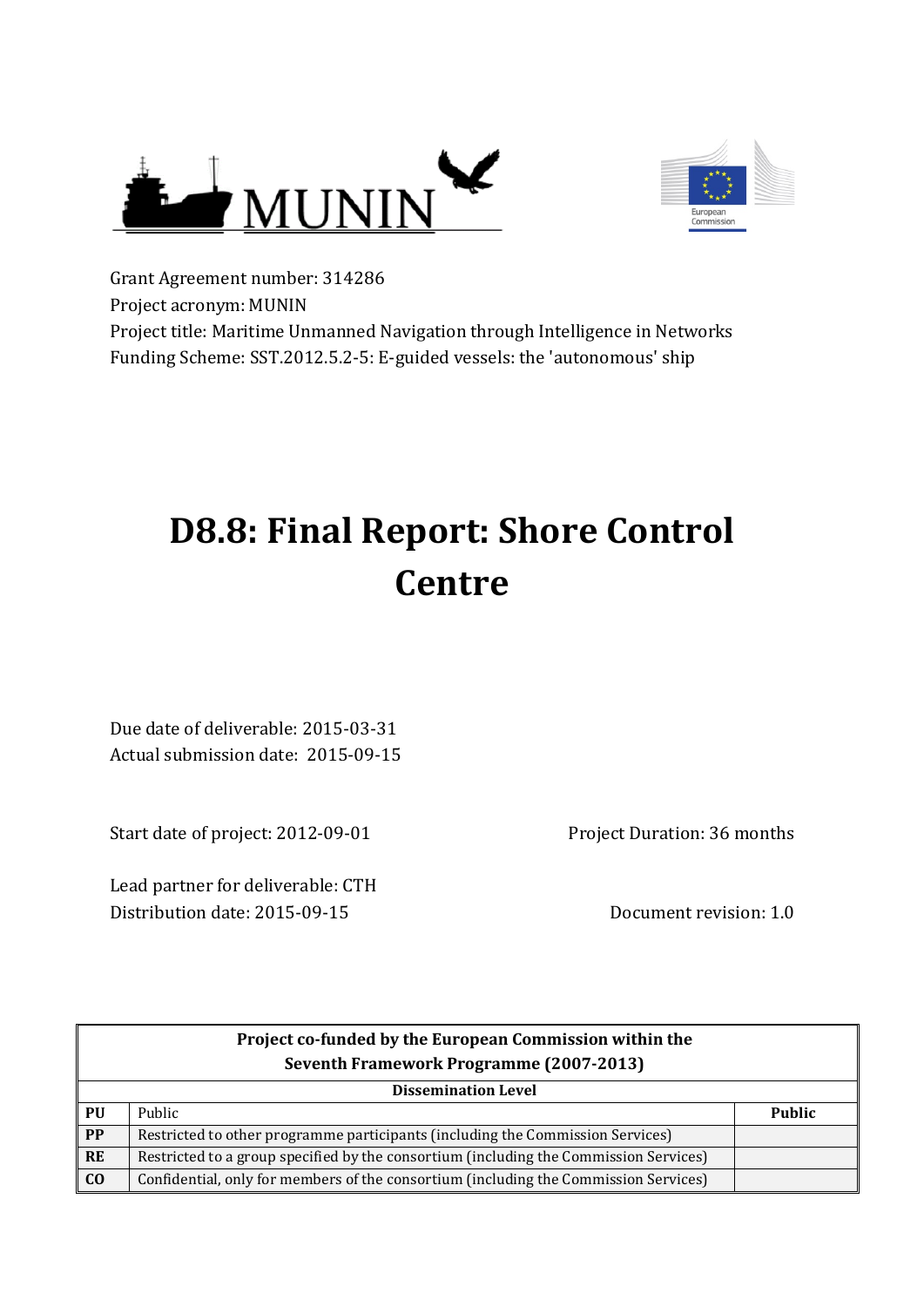



#### **Document summary information**

| <b>Deliverable</b>    | <b>D8.8 Final Report Shore Control Centre</b> |
|-----------------------|-----------------------------------------------|
|                       |                                               |
| <b>Classification</b> | Public                                        |

| <b>Initials</b> | Author             | <b>Organisation</b> | Role   |
|-----------------|--------------------|---------------------|--------|
| <b>SMcK</b>     | Scott N. MacKinnon | <b>CTH</b>          | Author |
| YM              | Yemao Man          | <b>CTH</b>          | Author |
| <b>MB</b>       | Michael Baldauf    | <b>HSW</b>          | Author |

| Rev. | Who | <b>Date</b> | <b>Comment</b>                                        |
|------|-----|-------------|-------------------------------------------------------|
| 0.1  | YM  | 15/08/31    | <b>Addition of Pressure Test Information</b>          |
| 0.2  | YM  | 15/09/09    | Format handling, Caption of Figures                   |
| 1.0  | YM  | 15/09/10    | Put more explaination in the test results and outlook |
| 1.0  | YM  | 15/09/14    | Incorporation of reviewer remarks                     |
|      |     |             |                                                       |
|      |     |             |                                                       |

#### **Internal review needed: [ X ] yes [ ] no**

#### **Initials** Reviewer **Approved** Not approved  $\emptyset$  |  $\emptyset$  |  $\emptyset$  rnulf Jan Rødseth  $\blacksquare$  X, with comments AV Ari Vésteinsson X

## **Disclaimer**

The content of the publication herein is the sole responsibility of the publishers and it does not necessarily represent the views expressed by the European Commission or its services.

While the information contained in the documents is believed to be accurate, the authors(s) or any other participant in the MUNIN consortium make no warranty of any kind with regard to this material including, but not limited to the implied warranties of merchantability and fitness for a particular purpose.

Neither the MUNIN Consortium nor any of its members, their officers, employees or agents shall be responsible or liable in negligence or otherwise howsoever in respect of any inaccuracy or omission herein.

Without derogating from the generality of the foregoing neither the MUNIN Consortium nor any of its members, their officers, employees or agents shall be liable for any direct or indirect or consequential loss or damage caused by or arising from any information advice or inaccuracy or omission herein.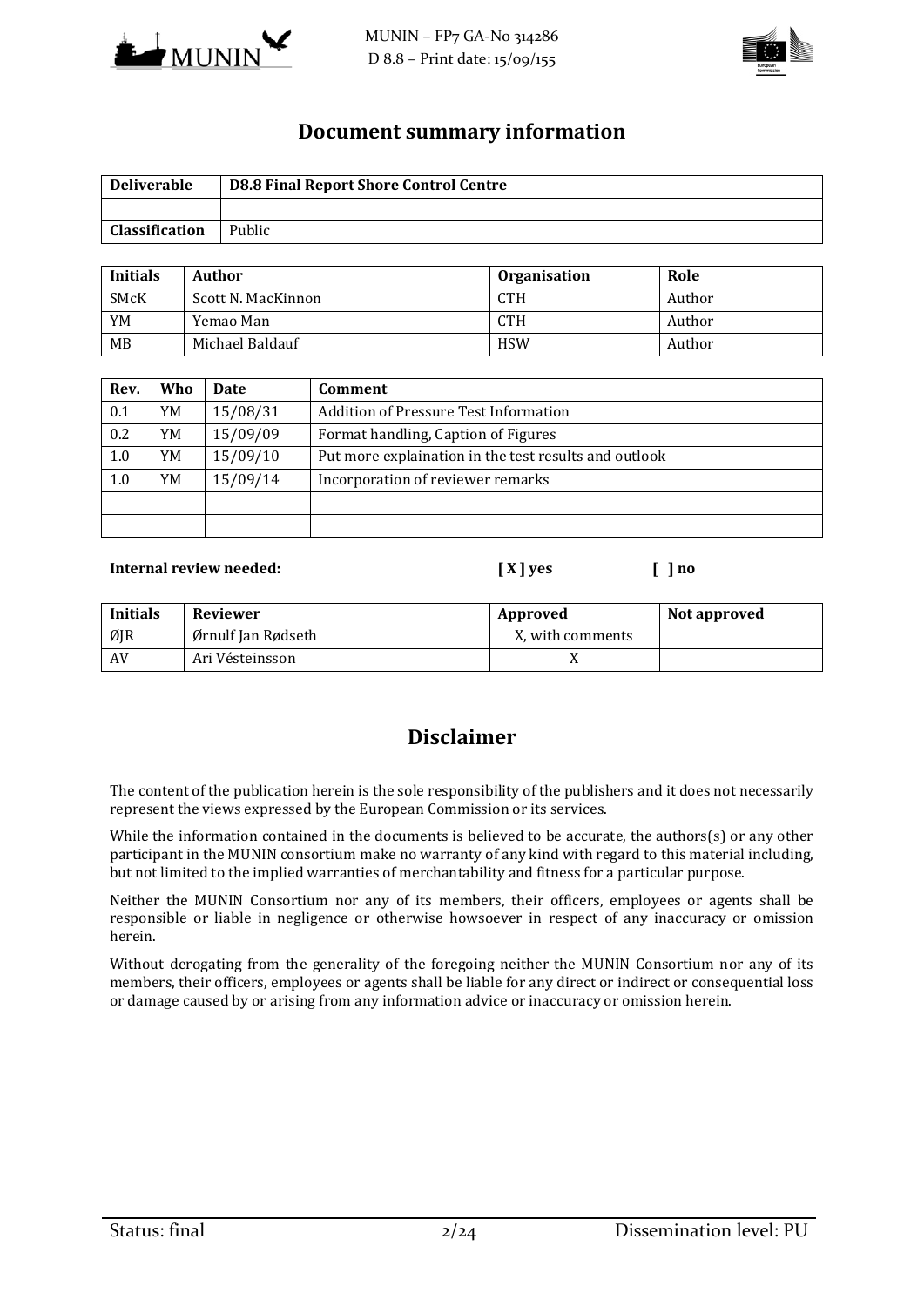

MUNIN – FP7 GA-No 314286 D 8.8 – Print date: 15/09/155



#### **Executive summary**

The technical layout of the Shore Control Centre (SCC) has been presented in Deliverable 7.3 "Technical layout of SOC\*"/1/ and the organizational layout of the system has been presented in Deliverable 7.4 "Organizational lay-out of SOC" /2/. Most of the HMI considered in these deliverables have been implemented in Work Package 8 for demonstrations under typical interactive scenarios for the unmanned ship and the SCC. The main hypothesis regarding the successful implementation of the HMI within the SCC was that "*the Shore Control Centre operator will be able to monitor and control 6 unmanned vessels at the same time*". In order to address this hypothesis, a series of quasi-experimental data collection sessions were undertaken.

This report contains results from tests of both the SCC and the remote manouvering system. Tests of the SCC were mostly successful and show that the hypothesis cannot be declined. However, the SCC is a highly complex entity and more research is needed to finally develop a system that can be used in a real life scenario. The tests of the remote manouvering support function were not fully sucessful.

This deliverable finalizes the Shore Control Centre (SCC) of an unmanned ship system in the view of the results of the proof of concept.

\* *The SCC was previously called Shore Operations Centre (SOC)*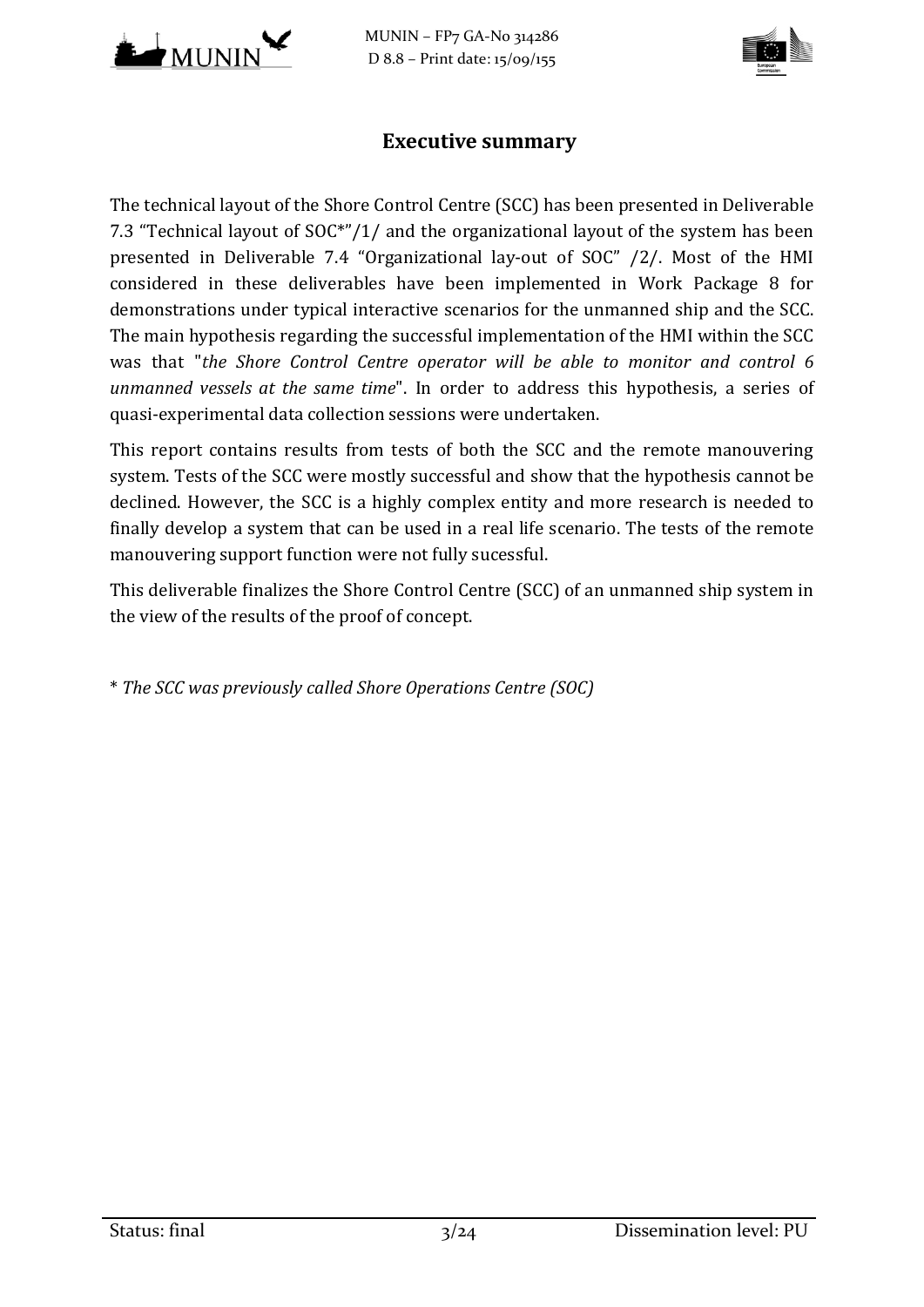



# **List of abbreviations**

- AEMC Autonomous Engine Monitoring and Control
- AIS Automatic Identification System
- ANS Autonomous Navigation System
- ASC Autonomous Ship Controller
- HMI Human-Machine-Interface
- OCT Onboard Control Team
- RMSS Remote Manoeuvring Support System
- SA Situation Awareness
- SOC Shore Operations Centre
- SCC Shore Control Centre
- TRL Technology Readiness Levels
- VTS Vessel Traffic Services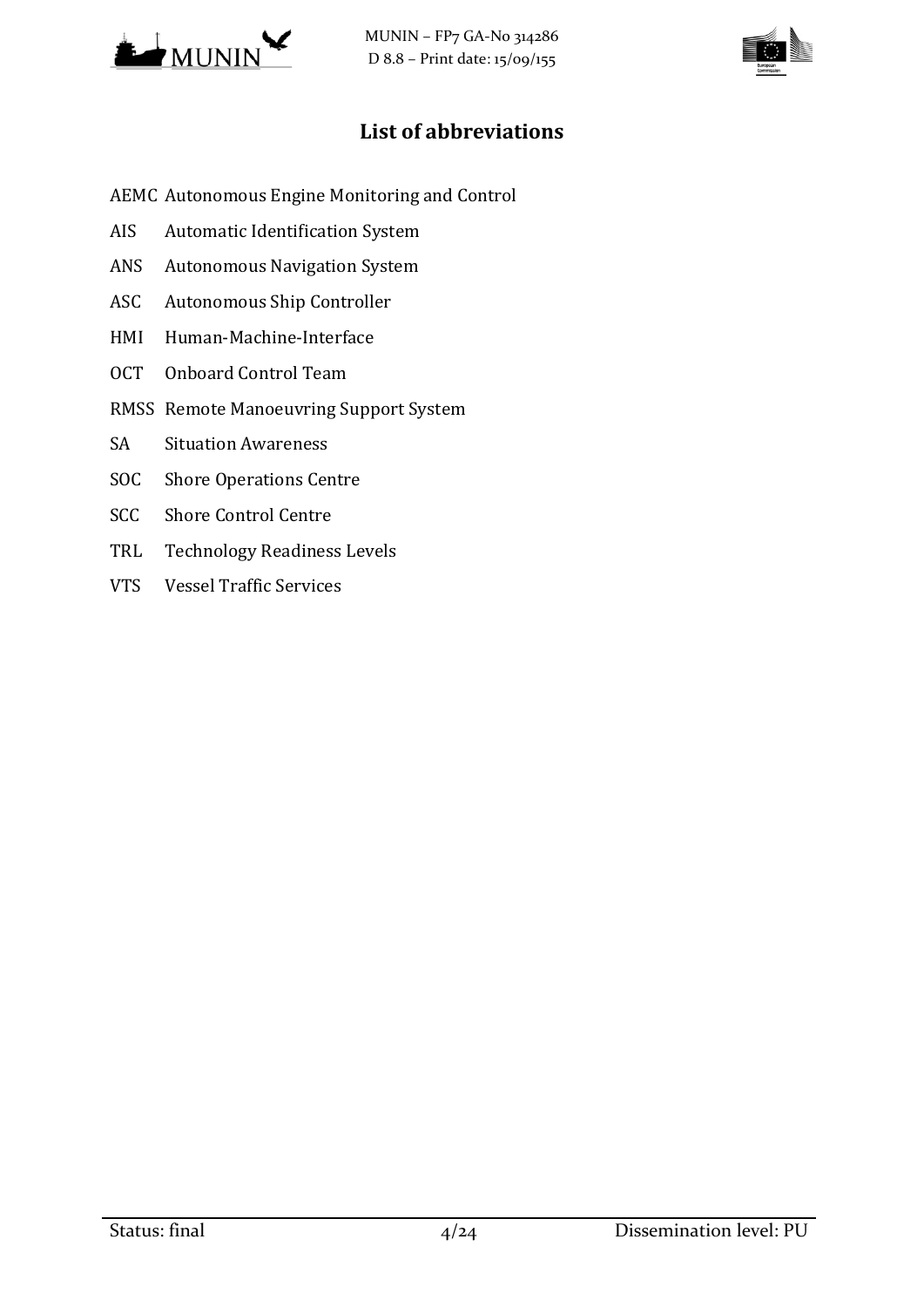



# **Table of contents**

| 5. Outlook        |  |
|-------------------|--|
| <b>References</b> |  |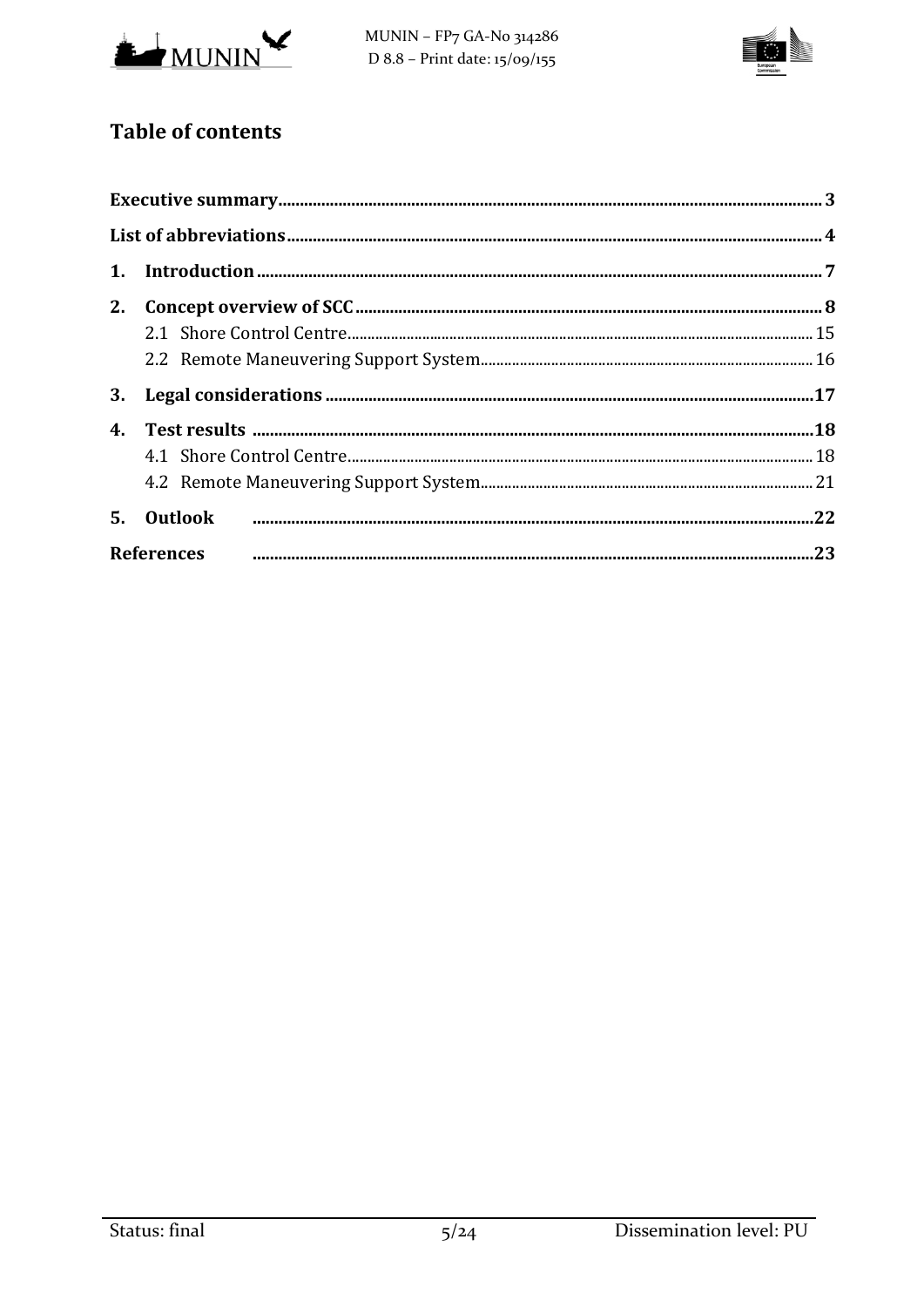



# **List of figures**

| Figure 1: Overview of the Shore Control Center with a complex, socio-technical system8 |  |
|----------------------------------------------------------------------------------------|--|
|                                                                                        |  |
|                                                                                        |  |
|                                                                                        |  |
|                                                                                        |  |
|                                                                                        |  |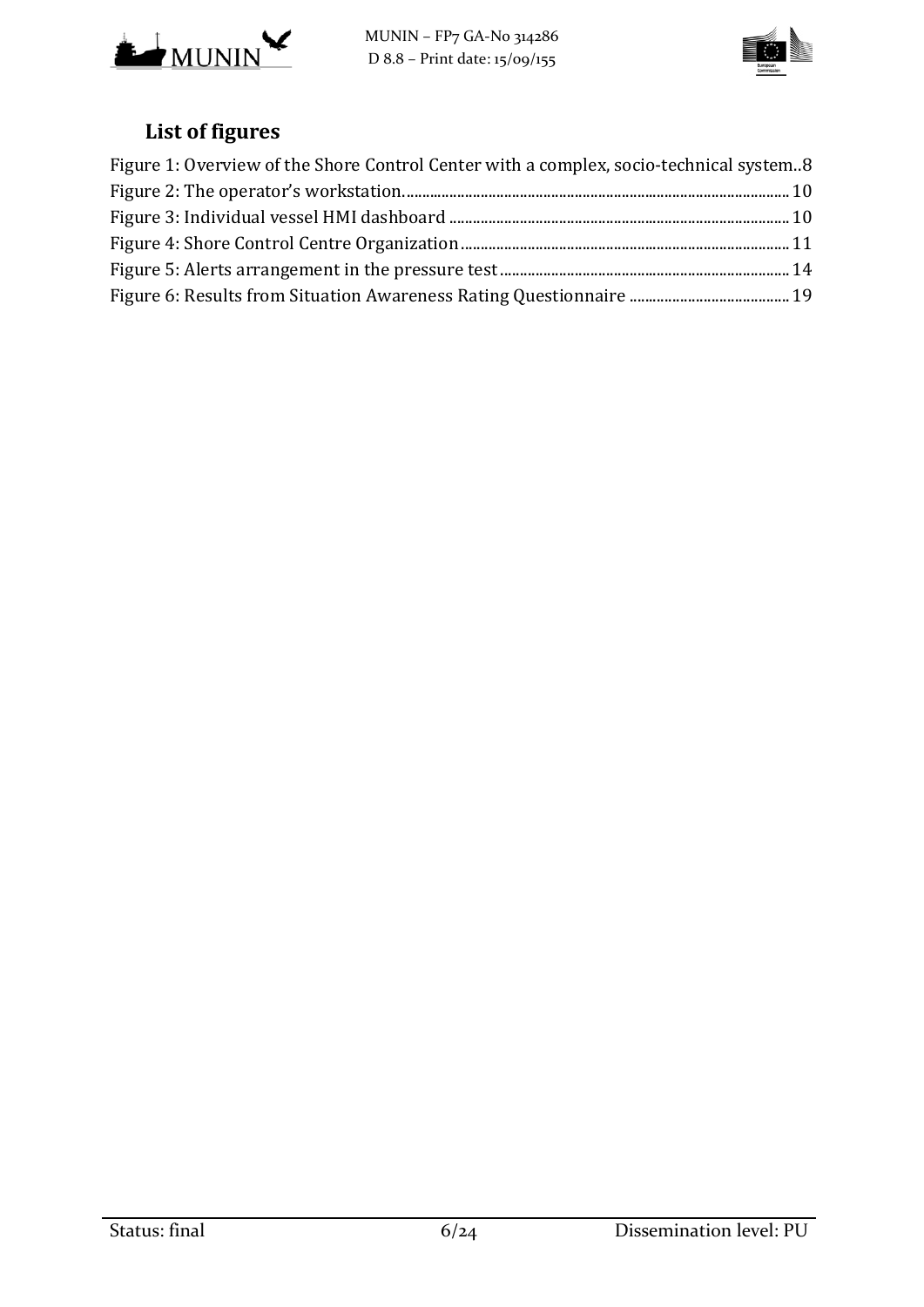



# **1 Introduction**

Technologies for unmanned and autonomous vehicle operations have existed for many years and are becoming more popular in the maritime domain. However, keeping unmanned and autonomous ships safely operating without hands-on maintenance and bridge personnel on board for extended periods of time poses many unknown challenges. Autonomous systems have to coexist, interact and communicate with manned systems and the environment around it. Autonomous operations require programmed voyage planning, navigation and collision avoidance systems, which must be continuously monitored by a Shore Control Centre (SCC). The onboard system will consider The International Regulations for Avoiding Collisions at Sea (COLREGS) in its different implementations for good or restricted visibility, and publish its intentions to other federates. The SCC is linked to the ship using whatever communication technologies are available (e.g. GSM, WiMax, VHF or satellite). The SCC plans and uploads voyage data to the unmanned ship and monitors a ship that employs onboard an Autonomous Ship Controller (ASC) during the voyage.

The ASC is primarily composed of an Autonomous Navigation System (ANS) and Autonomous Engine and Monitoring and Control (AEMC). They will need to make navigation decisions and send pertinent engine and navigational data to the SCC based on input from sensors and comparisons to preprogrammed voyage parameters. The SCC operator must be able to quickly identify operational abnormalities, unexpected threats and errors quickly and efficiently in a highly automated context and then communicate this situation to other stakeholders in the SCC. Thus, the Human-Machine-Interface (HMI) must be developed using decision-making heuristics that compliment an operator's ability to obtain and maintain situational awareness and remain ¨in the loop¨ in distributed decision-making environments in order to achieve the ultimate goal of safe, unmanned and autonomous shipping.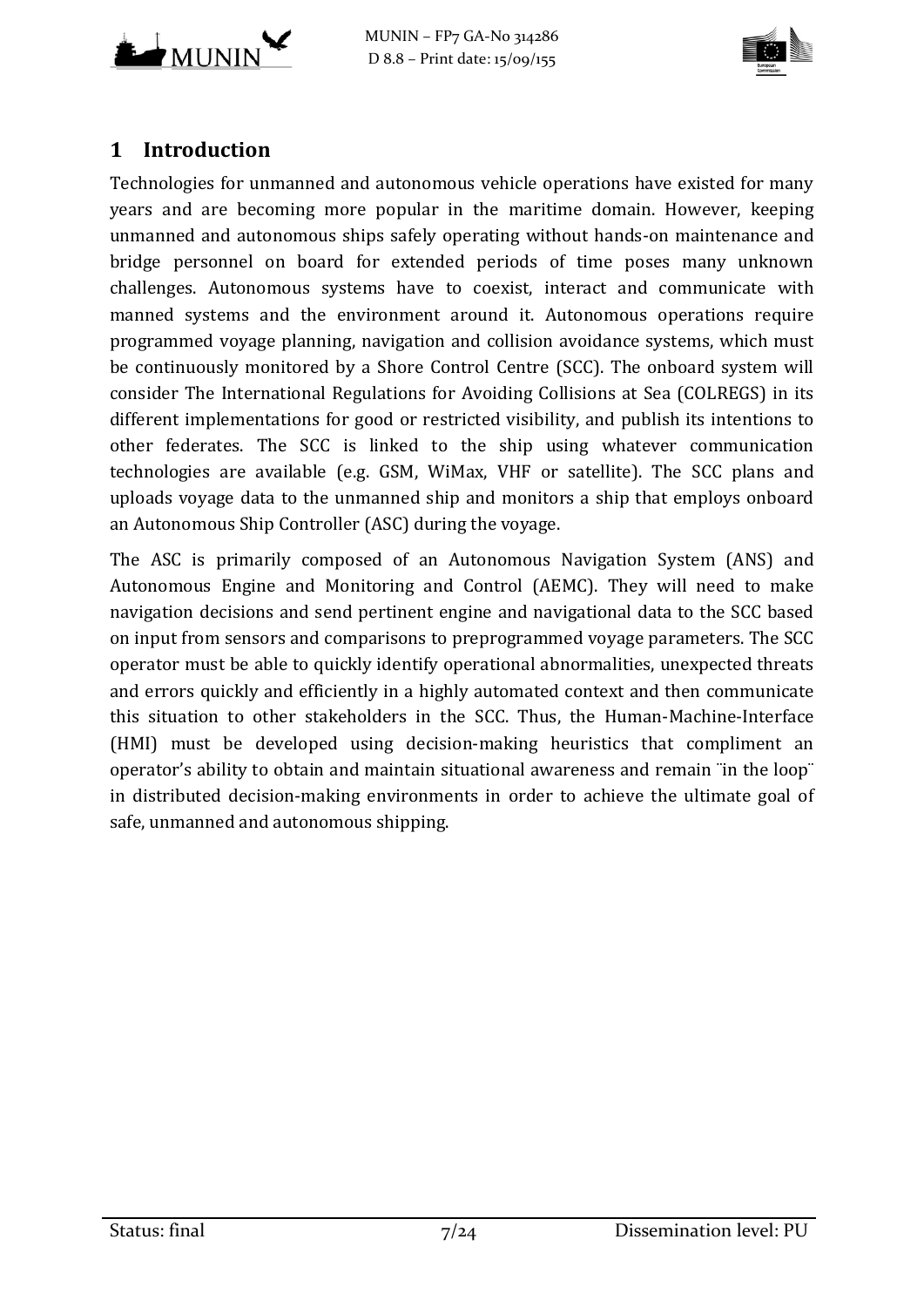



# **2 Concept overview of SCC**

The Shore Control Center is a new entity in the shipping domain. A SCC could control one or several ships. One might imagine SCCs as either official entities coupled to ports, or VTS centers; or as new business opportunities for master mariners looking for new jobs closer to home and family. A SCC could be set up by a traditional ship management company to control his or her fleet of ships, or by a group of captains and engineers, plus a group of pilots setting up an SCC specializing in navigation a particularity difficult area. A SCC could be in control of a ship during the whole voyage, or only during part of the voyage. For instance a chain of SCCs around the globe could alternate in controlling a ship always making sure the center in control had daylight hours, to avoid cumbersome night shifts with increased risk of accidents. [Figure](#page-7-0) 1 provides a conceptual overview of this complex, socio-technical system.



#### Overall system perspective of autonomous ships

<span id="page-7-0"></span>

The operators are the backbone of the SCC. In order to assess the potential demands upon an operator, six nautical officers with a broad range of sea-going experiences and discipline expertise were recruited to contribute to the concept of developing the human-machine interfaces necessary for the SCC concept. In all, 145 information items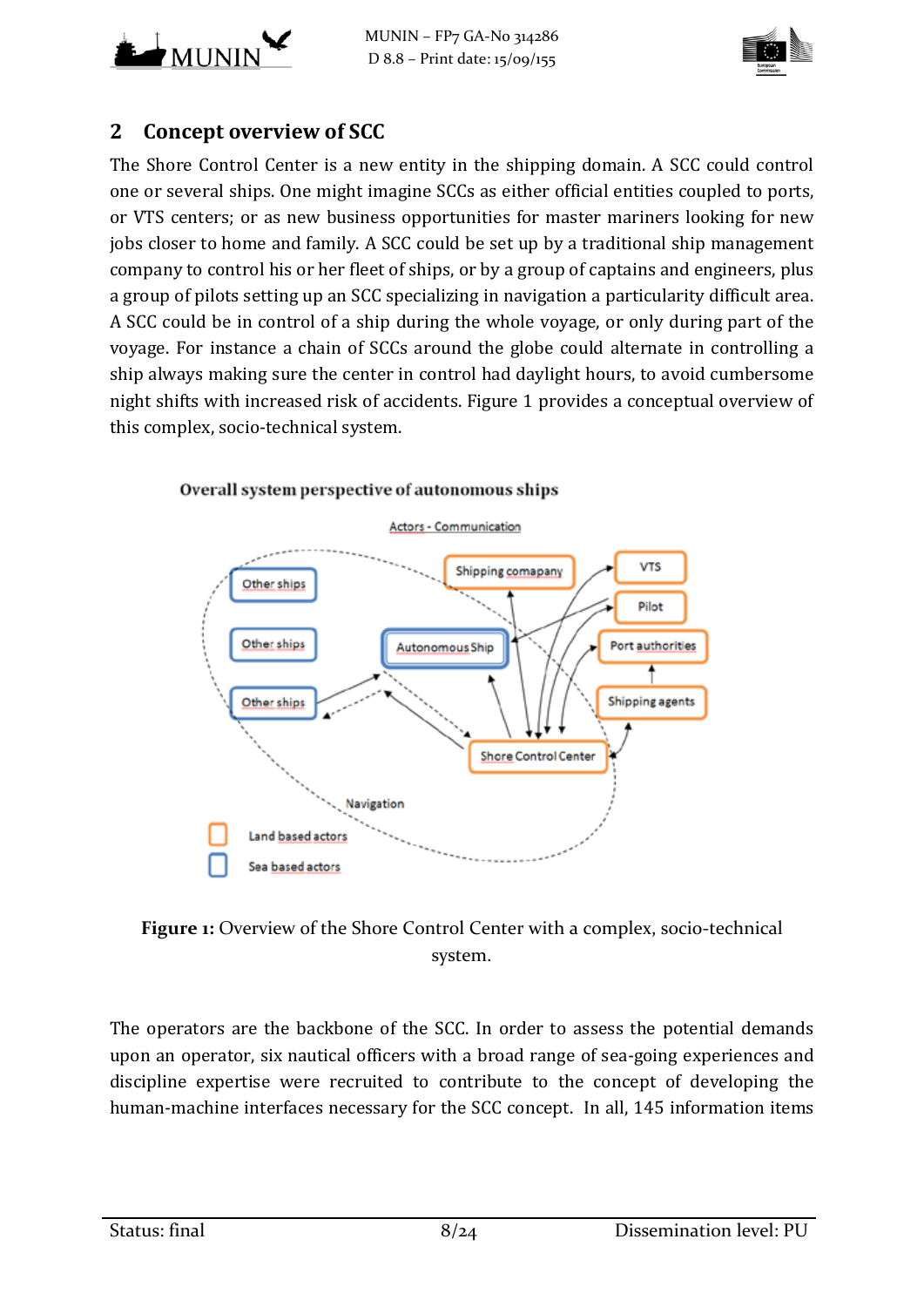



were identified and organized into nine ¨information¨ groups and were displayed via the SCC HMI.

Within this MUNIN SCC concept, each operator is required to monitor six unmanned vessels via a monitoring and controlling workstation. Each workstation is comprised of six displays which monitors critical elements of the system (see [Figure 2\)](#page-9-0). This information cluster includes a customized, vessel specific "dashboard", electronic sea chart, conning display, radar screen and weather chart. Also included in this dislpay bank is a near real-time dashboard display of all the vessels under the operator's control.

The heart of the HMI concept is the HMI dashboard that monitors the status of each vessel (see [Figure 3\)](#page-9-1). During most of an intercontinental voyage ships are autonomously controlled by their on-board computerized system and regularly send information to the SCC operator for monitoring purposes. One SCC operator can check the overall status of all six vessels by cycling through each of the six dashboards. On the top "layer" of each dashboard there are nine information panels an operator can explore and monitor specific information about various control processes. Each information panel in the dashboard will have a coloured flag as the top indicator: Green, Yellow or Red. If everything is operating normally (within pre-described operational envelopes) or there is no impending threat, then all nine top flags in the dashboards should be green. If some values on a ship diverge from the pre-set threshold and the autonomous ship controller is incapable of correcting, it will call for help by sending other flags to the SCC to alert the operator of an abnormality. Yellow stands for a non-critical situation that might not require immediate operator intervention but only the operator's attention and verification. A red flag indicates a critical situation within a certain operational category. In [Figure 3,](#page-9-1) the category panel "Sailing", ¨Observations¨and ¨Security¨ indicate Red Flags, which requires the operator to investigate and take corrective actions immediately. The circle rings beside the dashboard displays which modes the autonomous vessel is operating (i.e., under autonomous control, under SCC's remote control, fail-to-safe mode or manual control onboard).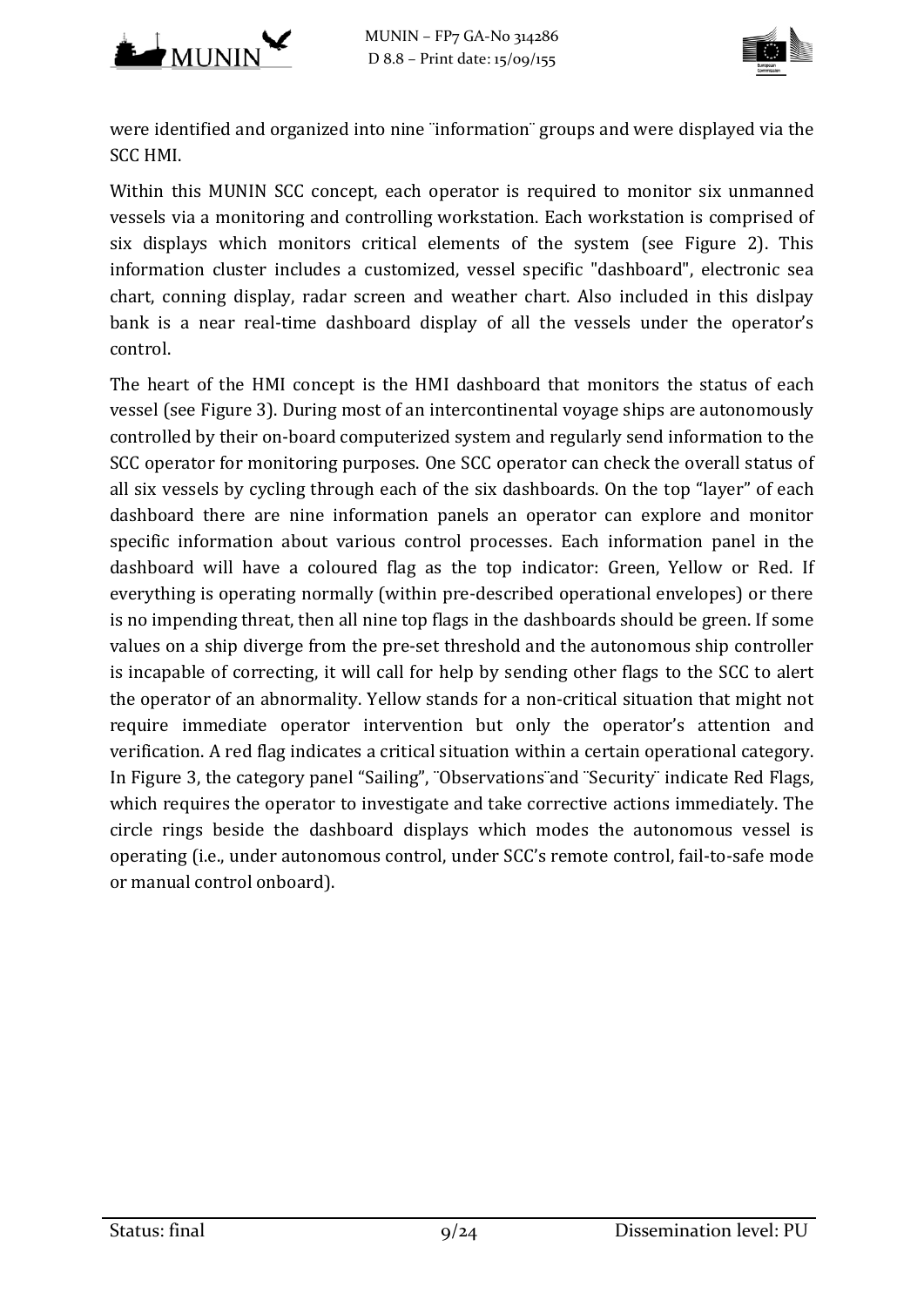





**Figure 2:** The operator's workstation.

<span id="page-9-0"></span>

**Figure 3:** Individual vessel HMI dashboard. /1/

<span id="page-9-1"></span>Though operators who are assumed to have navigational background are the backbones of the SCC, they are not the only actors. For example, when a Red Flag is presented the operator can silence the alarm, investigate and cope with the situation by taking advantages of existing workstation-based displays and controls or can request help from the SCC Supervisor. The task of organizing the operator's workload, for example by reallocating resources within the SCC, is the responsibility of the supervisor. It is the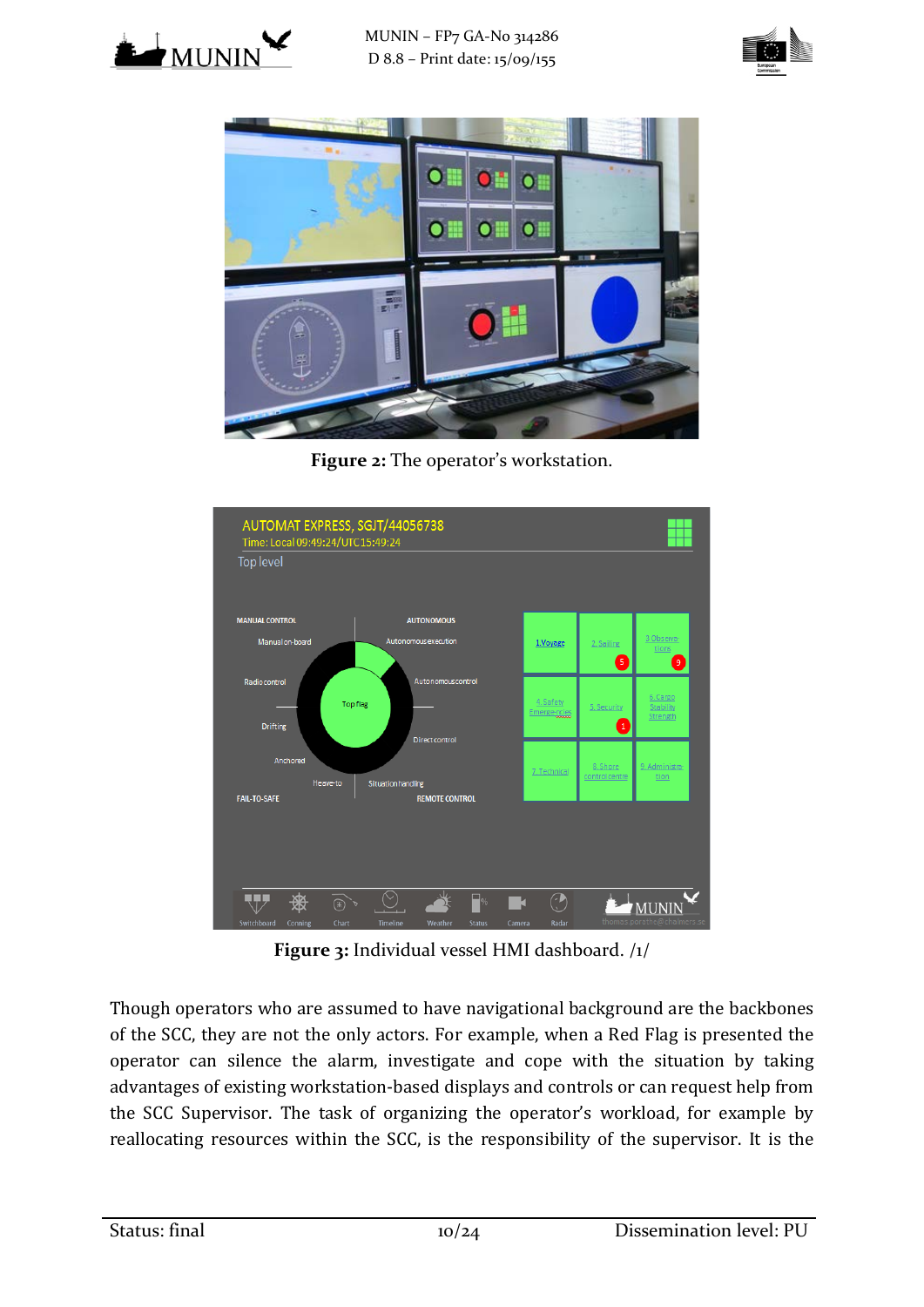

supervisor's job to call upon two other SCC actors, if necessary, such as the SCC captain and/or engineer. [Figure 4](#page-10-0) depicts the SCC hierarchy.

The captain is assumed to be the head of the division and is the person we are assuming is legally responsible for the activities of each vessel under the SCC command, just as a captain on a conventional vessel. When it requires navigational operation from the SCC or handover procedures between the SCC and the team that would board the vessel to take control outbound or inbound from port (be reminded that the MUNIN concept is unmanned, autonomous during deep sea legs of the voyage and the near shore control is done by a pilot in a more traditional manner), it is expected that the captain and the operator in charge will go into the "situation handling room" to conduct precise remote ship handling via Remote Manoeuvring Support System (RMSS) from the SCC.

If it comes to technical issues, the experienced and licensed ship engineer can become another resource for the operator to provide knowledge and experience to look into problems of the on board equipment. In all of these tasks, once collaborating with the captain and engineer, the operator is supposed to assist them with providing pertinent information obtained during the monitoring phases; essentially getting these actors "into the loop" as quickly as possible.



<span id="page-10-0"></span>**Figure 4:** Shore Control Centre Organization /1/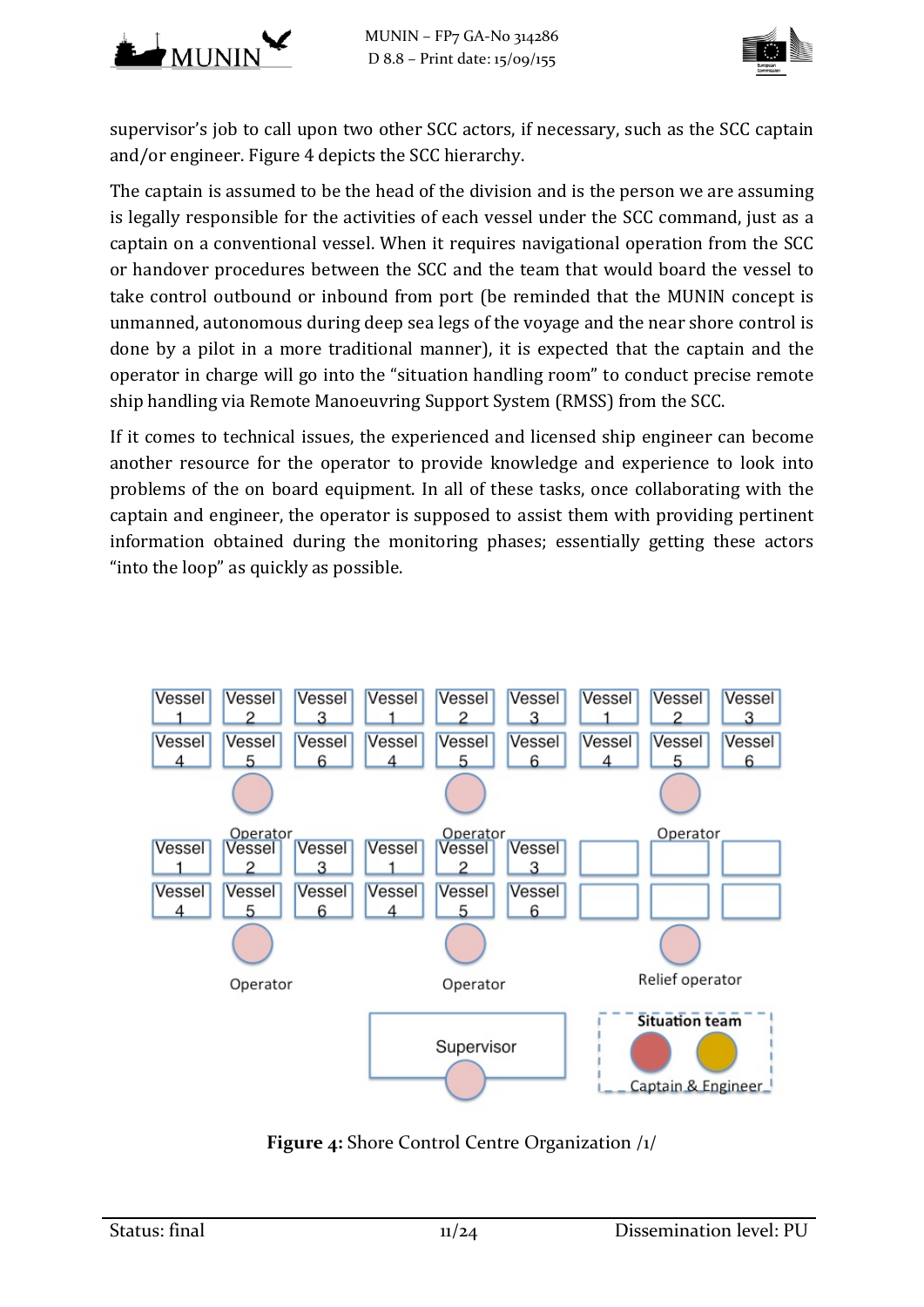



Situation Awareness (SA) is the primary construct used to assess the effectiveness of the proposed HMI. Endsley /4/ defines SA informally and intuitively as "knowing what's going on" and, more formally, as "the perception of the elements in the environment within a volume of time and space, the comprehension of their meaning and the projection of their status in the near future" (p. 36). SA has become a widely used construct within the human factors domain. Research into SA and its measurement approach have supported the development of advanced information displays, the design of automated systems, information fusion algorithms, and new training approaches for supporting individuals and teams /5/.

Bainbridge /6/ proposed that introducing automation into the monitoring and decisionmaking process seemed to function best when the workload was light and the task was routine. However, when the automation requires handling of a novel or infrequently occurring events, the operator's workload may increase with automation, particularly when necessary information has not been considered in the operator's current state of SA. This is what she described as the "irony of automation". While mental overload can influence negatively an operator's performance when unexpected automation failures occur, mental underload can also lead to performance degradation, attention lapses and errors occur /7//8/. The current concept of autonomous unmanned vessels aims for the deployment of state of the art sensing technologies and ad hoc artificial intelligence for automatic collision avoidance and optimization of voyage plan for a given weather forecast during intercontinental voyage, so there is an assumption that if all goes according to plan the SCC operator does nothing but monitor the whole day.

The main hypothesis regarding the successful implementation of the HMI within the SCC was that "the Shore Control Centre operator will be able to monitor and control six unmanned vessels at the same time". In order to address this hypothesis, a series of quasi-experimental data collection sessions were undertaken. These occurred over three occasions. Two of these occasions were at the Simulation Centre in Warnemünde, Germany (September 2-3, 2014 and February 18-20, 2015). These findings are reported in MacKinnon et al. /9/ and Man et al. /10/. These data collection sessions used various scenarios, questionnaires and post-experiment interviews to assess participants' experiences with the HMI. The overall purpose was to establish if the proposed HMI concept was suitable for an individual operator to manage singular events associated with one identified vessel. These scenarios are described as:

- Deep-sea navigation: A target ship fulfills its collision regulations (COLREG) obligation and own unmanned ship is to give-way; the SCC operator receives the notification from the HMI dashboard with corresponding flags and COLREGcompliant maneuvers from the automated system. The operator needs to keep monitoring automated evasive maneuvers until the situation has been resolved.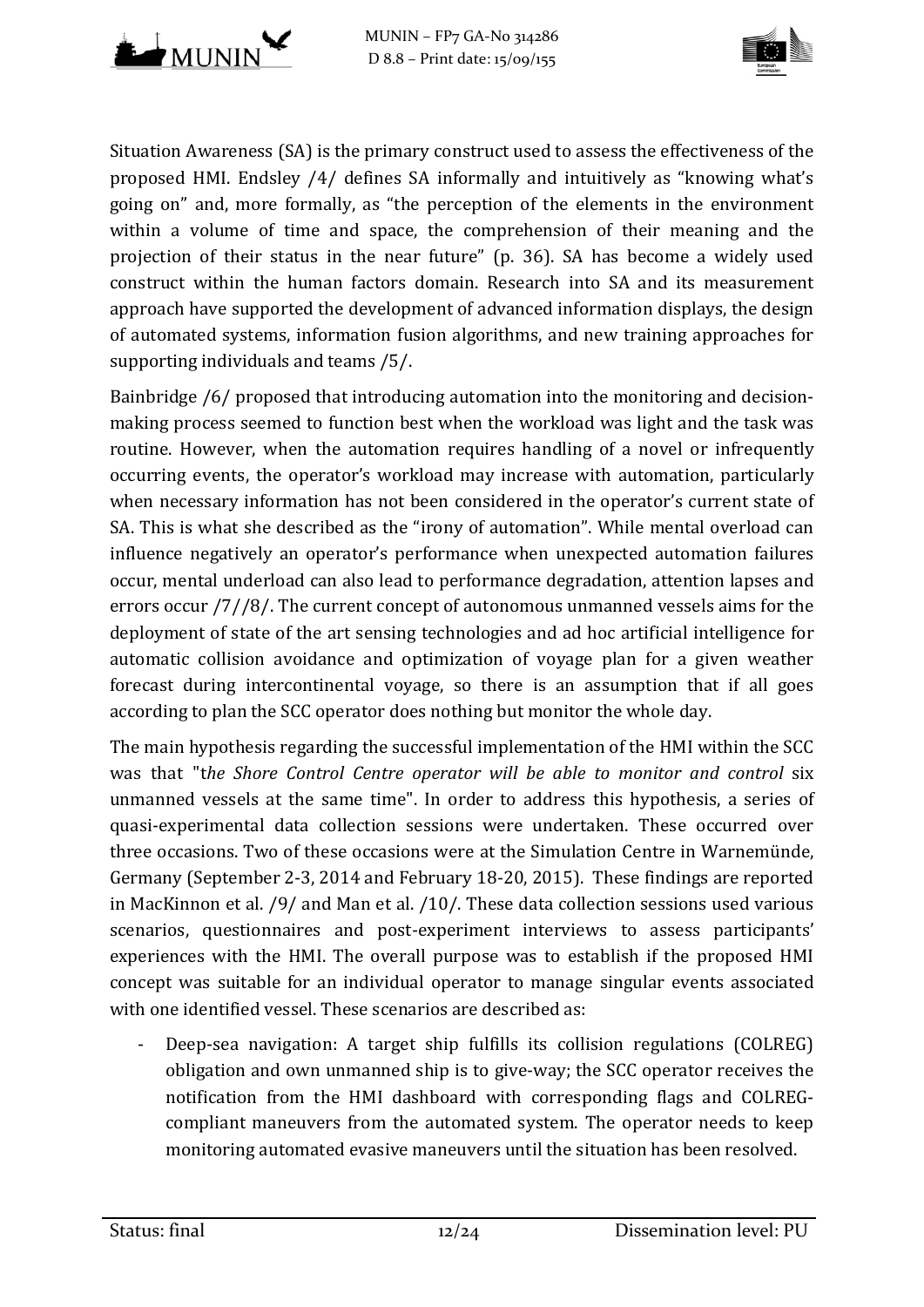



- Deep-sea navigation: A target ship does not fulfill its COLREG obligations; the operator receives the notification with red flag and should assess the information with the supervisor. Remote control of the own unmanned vessel should be executed when appropriate.
- Engine problem-Pulp injection failure: The SCC operator is informed of a yellow alarm message that a malfunction of the injection pump has occurred. He needs to acknowledge the information and involve the situation handling team to analyze the problem. The SCC engineer should then analyze the malfunction, plan the maintenance, and give a recommendation to the captain. The captain should make the final decision and inform the operator to take corresponding actions.
- Engine problem Carry water overflow: The flow is almost the same as the previous except the problem is that a "carry water overflow" occurred in engine.
- Precise maneuvering: The operator and captain need to co-investigate the ship's current state. The operator needs to assist the captain to plan for a rendezvous with the Onboard Control Team (OCT) in preparation for an inbound port approach. The captain needs to provide and confirm information via VHF such as ETA and rendezvous position to the OCT. Followed by maneuvering the vessel through the channel in the situation handling room (with assistance from the operator).
- Crew change: This scenario will be carried out immediately after the scenario "precise maneuvering". The unmanned vessel is readied for boarding. The boarding team (essentially a pilot) remains in contact with the SCC captain. After embarkation, the SCC must confirm with the pilot is ready to assume full control.

Sub-hypothesis 2, ¨*One operator can monitor six ships with adequate control, situation awareness and workload even if two events occur at the same time*¨ required a third data collection session which was completed at Chalmers University, May 19-21, 2015. The need for the data tests developed during the project and was in addition to the planned project activities. These scenarios were designed to expose the participant to multiple parallel events, such as handling ghost alarm, deviation alarm, unidentified object alarm etc., generally involving more than one vessel. A secondary task (distraction task) was included and involved typical administrative events, such as shore-based VHF calls. The operator was required to prioritize the tasks to ensure the safety of the monitored unmanned vessels. The overall aim was to evaluate the operator's parallel processing performances using the concept HMI. The following figure describes the six scenario matrix. Performance measures included time history analyses, workload measurements and post-experiment questionnaire. The block of 6 flags for each ship represents the collection of possible events, i.e. red flag alert or yellow flag alert.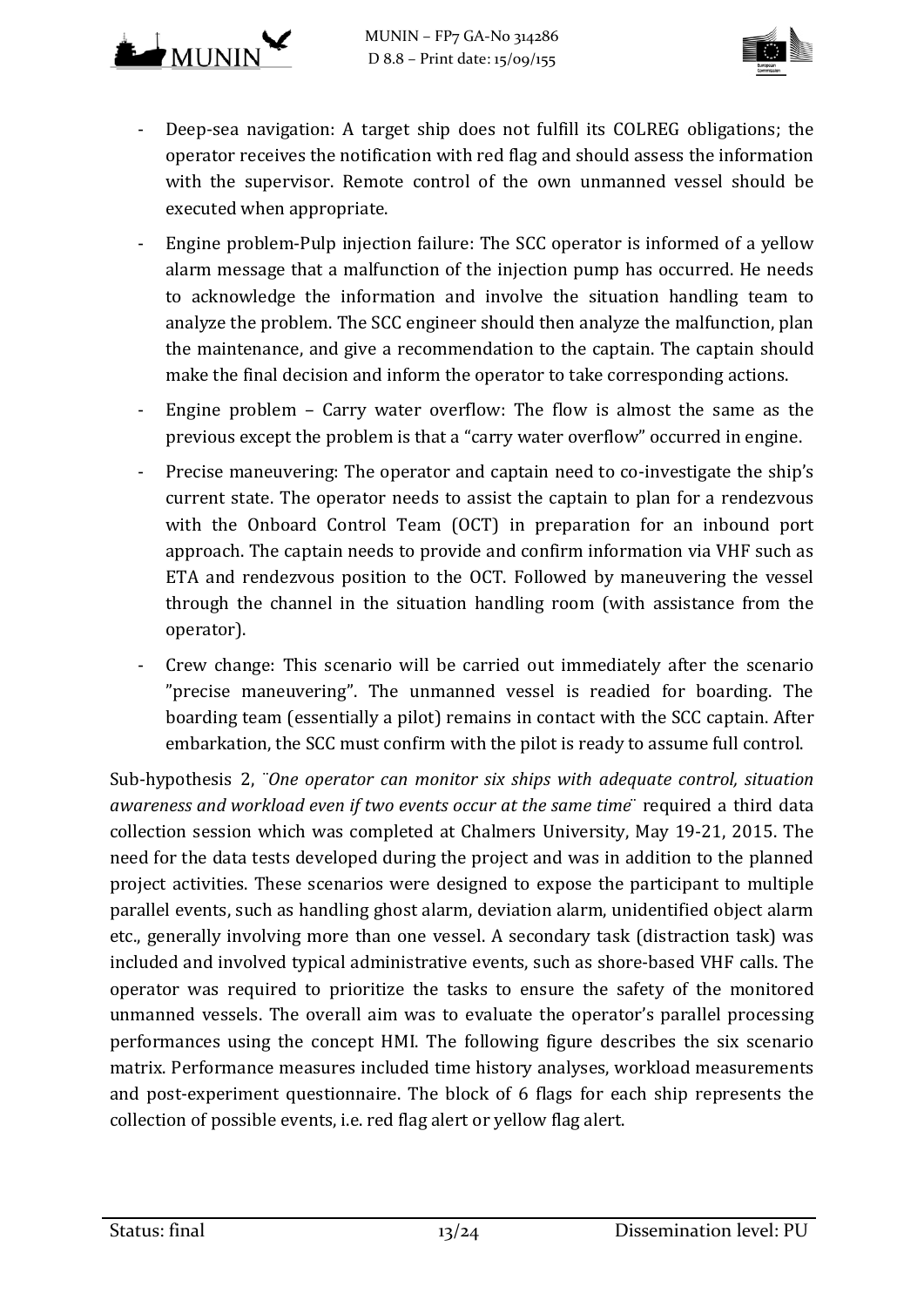



| scenario         | vessel no.1 | vessel no.2 | vessel         | yellowflag | redflag   |
|------------------|-------------|-------------|----------------|------------|-----------|
| $\mathbf{1}$     |             |             | $\mathbf 1$    | multiple   | $\pmb{0}$ |
|                  |             |             |                |            |           |
| $\overline{2}$   |             |             | $\overline{2}$ | multiple   | $\pmb{0}$ |
|                  |             |             |                |            |           |
| 3                |             |             | $\mathbf 1$    | $\pmb{0}$  | multiple  |
|                  |             |             |                |            |           |
| 4                |             |             | $\overline{2}$ | $\pmb{0}$  | multiple  |
|                  |             |             |                |            |           |
| 5                |             |             | $\mathbf 1$    | multiple   | multiple  |
|                  |             |             |                |            |           |
| $\boldsymbol{6}$ |             |             | $\overline{2}$ | multiple   | multiple  |

**Figure 5:** Alerts arrangement in the pressure test

<span id="page-13-0"></span>The following two sections give a brief overview of the modules used during the tests. More details can be found in deliverables /1/, /3/ and /15/.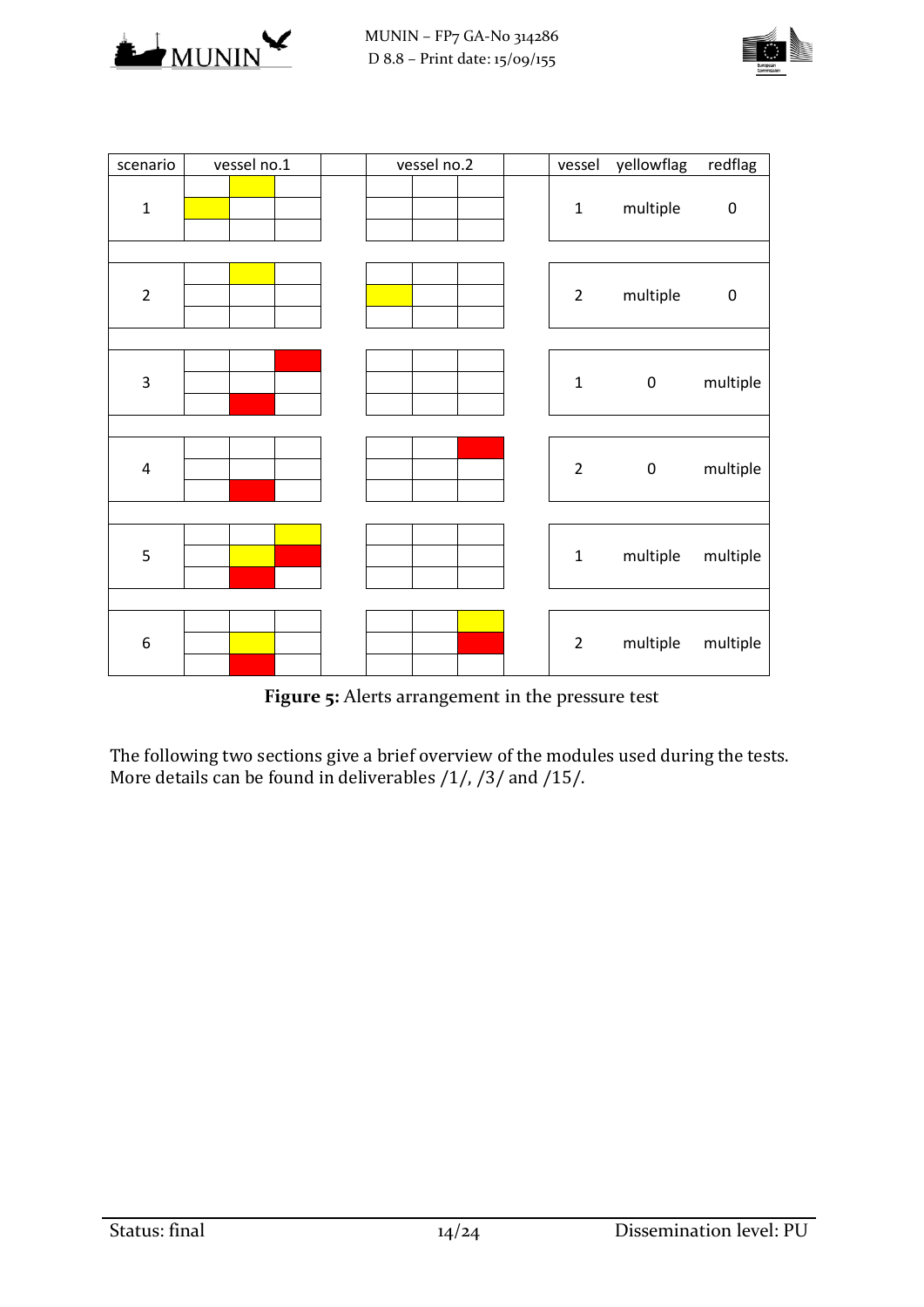



#### **2.1 Shore Control Centre**

| <b>Name</b>                                                                                                                                                                                                         | <b>Shore Control Center HMI</b>                            |               |  |  |  |
|---------------------------------------------------------------------------------------------------------------------------------------------------------------------------------------------------------------------|------------------------------------------------------------|---------------|--|--|--|
| <b>Short functional descripion</b>                                                                                                                                                                                  | <b>Main restrictions</b>                                   |               |  |  |  |
|                                                                                                                                                                                                                     | The Human-Machine-Interface (HMI) must be developed using  | <b>COLREG</b> |  |  |  |
| decision-making heuristics that compliment an operator's ability<br><b>STCW</b><br>to obtain and maintain situational awareness and remain "in the<br>loop" in distributed decision-making environments in order to |                                                            |               |  |  |  |
|                                                                                                                                                                                                                     | achieve the ultimate goal of safe, unmanned and autonomous |               |  |  |  |
| shipping. $/1/$                                                                                                                                                                                                     |                                                            |               |  |  |  |
| <b>Prototype implementation</b>                                                                                                                                                                                     |                                                            |               |  |  |  |
| A dashboard system presenting 145 information items organized into nine "information"                                                                                                                               |                                                            |               |  |  |  |
| groups will allow an operator to monitor six vessels /3/.                                                                                                                                                           |                                                            |               |  |  |  |
| <b>Module hypothesis</b>                                                                                                                                                                                            |                                                            |               |  |  |  |
| The Shore Control Centre operator will be able to monitor and control six unmanned                                                                                                                                  |                                                            |               |  |  |  |

vessels at the same time.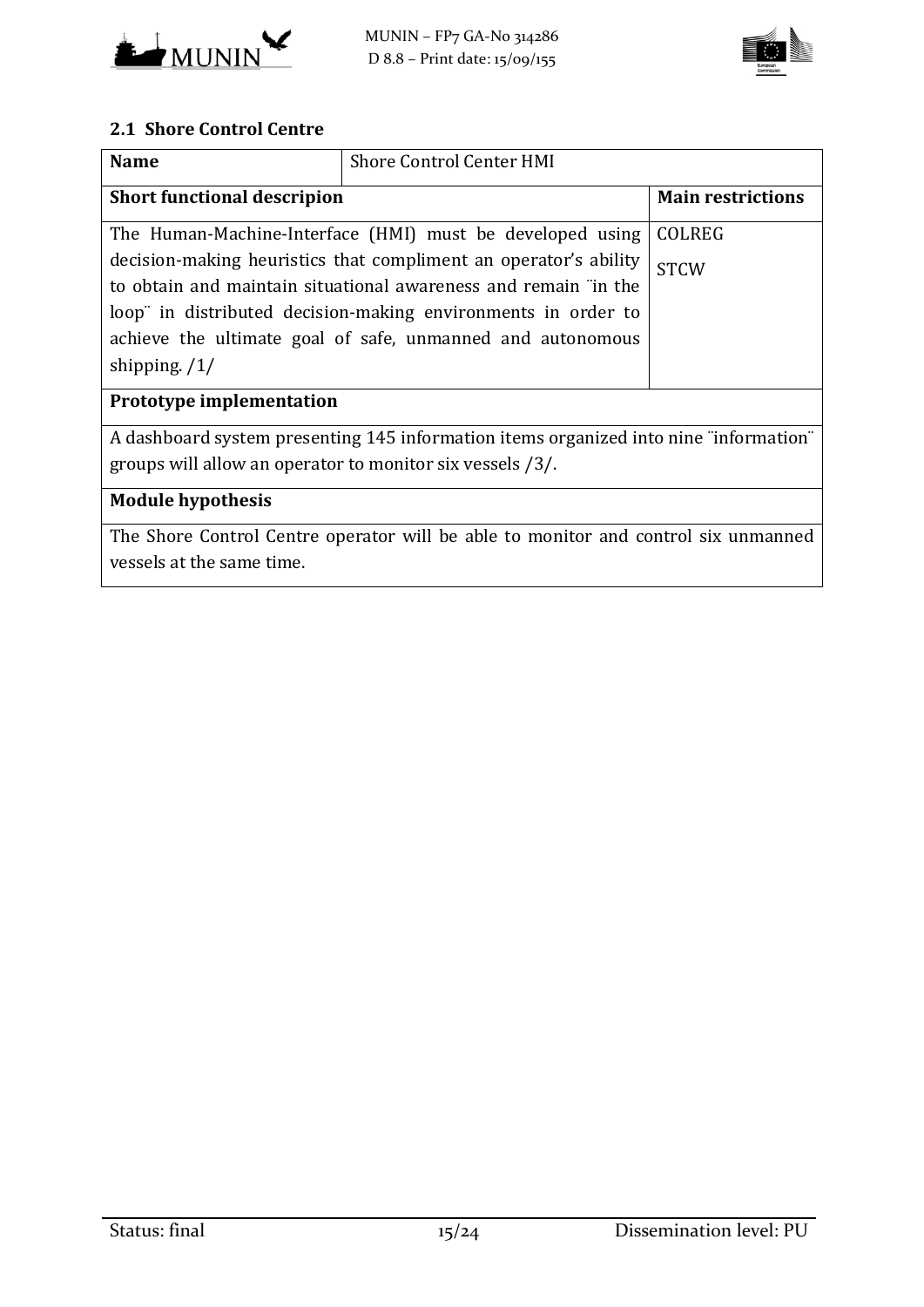



#### **2.2 Remote Maneuvering Support System**

| <b>Name</b>                                 | <b>Remote Maneuvering Support System</b>                                                                                 |                               |
|---------------------------------------------|--------------------------------------------------------------------------------------------------------------------------|-------------------------------|
| <b>Short functional descripion</b>          |                                                                                                                          | <b>Main restrictions</b>      |
| controlled largely by shore-side operators. | The Remote Manoeuvring Support System (RMSS) is a computer-<br>based system to allow safe autonomous operation for ships | Hydrodynamic<br>model         |
|                                             |                                                                                                                          | Integrity<br>of input<br>data |
| <b>Prototype implementation</b>             |                                                                                                                          |                               |

The system provides electornic chart based modules for designing steering sequences for manoeuvring, for monitoring the vessel during manoeuvring operation and for predicting future ship status with respect to her dynamic parameters (position, course, heading, speed course over ground and through water etc.).

The RMSS modules substantially support the manoeuvring process to design efficient manoeuvring plans and allow for safe navigation with sufficient reserves during remotecontrolled manoeuvring. Core functions are fast-time simulation based prediction capabilities, enabling the operator to "look ahead" and to better sense the ship's manoeuvring characteristics to foresee potential problems and moreover - react in proper time.

Furthermore a separate RMSS – based module supports the DSNS for situation assessment with respect to risk of collision and decision support by visualising situation adapted limits to take action to avoid a collision at the latest.

#### **Module hypothesis**

*By use of the Remote Manoeuvring Support System, the operator in the Shore Control Centre's situation room can foresee the vessels track and the system assists for safe, efficient and exact manoeuvring (with two seconds satellite latency[1\)](#page-15-0). Furthermore, pre‐planned manoeuvre plans serve as a basis for complex combined manoeuvres in unknown vicinity.*

i<br>I

<span id="page-15-0"></span><sup>&</sup>lt;sup>1</sup> This latency issue is not addressed within this scenario but will be evaluated out of the project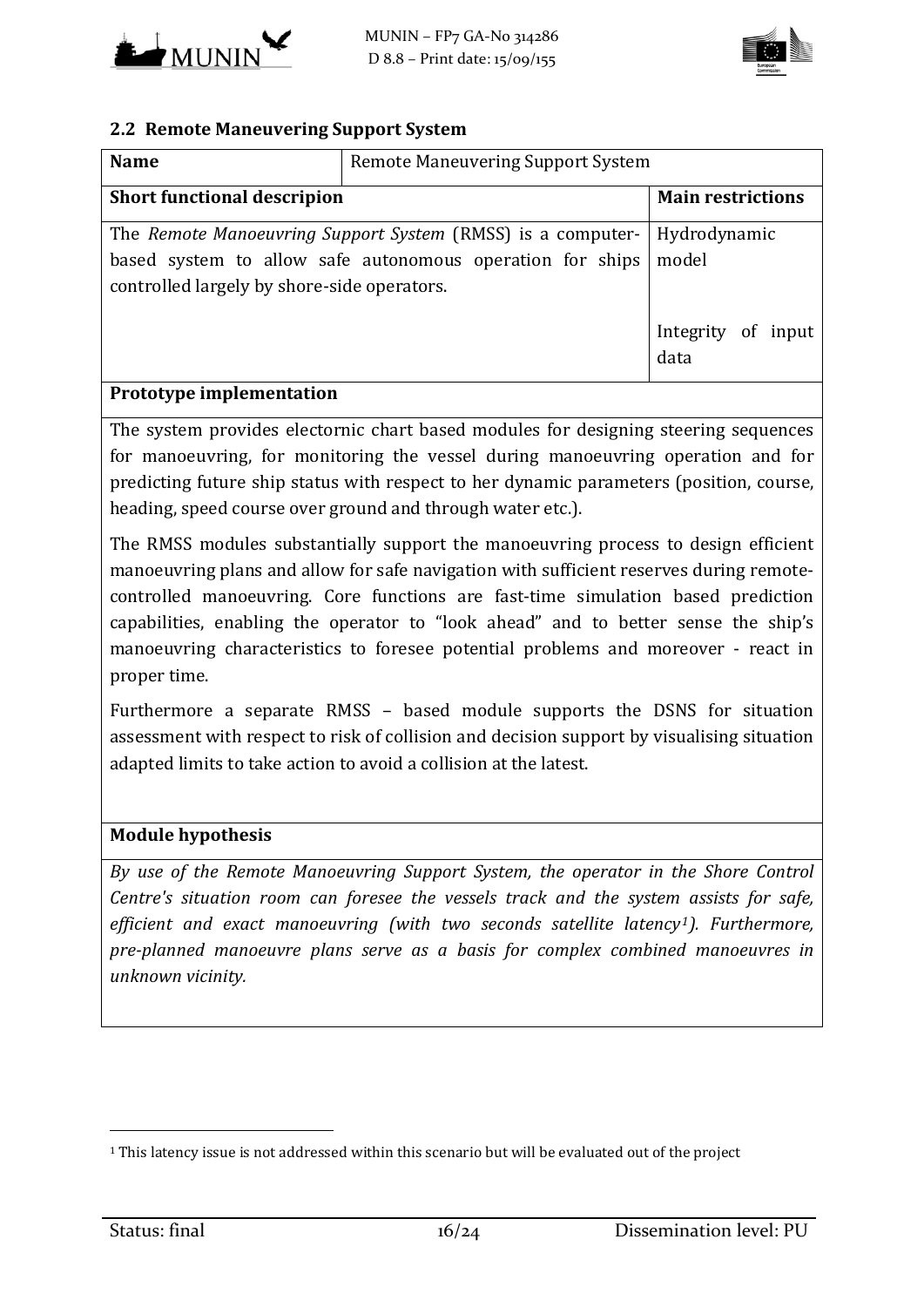



# **3 Legal considerations**

The investigation in Delieverable 7.7 has revealed that there is a need to inform and prepare the stakeholders, organizations and its employees regarding the changes that may occur in the deployment of the SCC in shipping through unmanned, autonomous vessels.

Many obstacles remain to be solved and initially it is up to the authorities to start addressing the legal issues within the domain to allow development to take place in a broader manner – the possibilities to achieve different types of synergies with current stakeholder groups.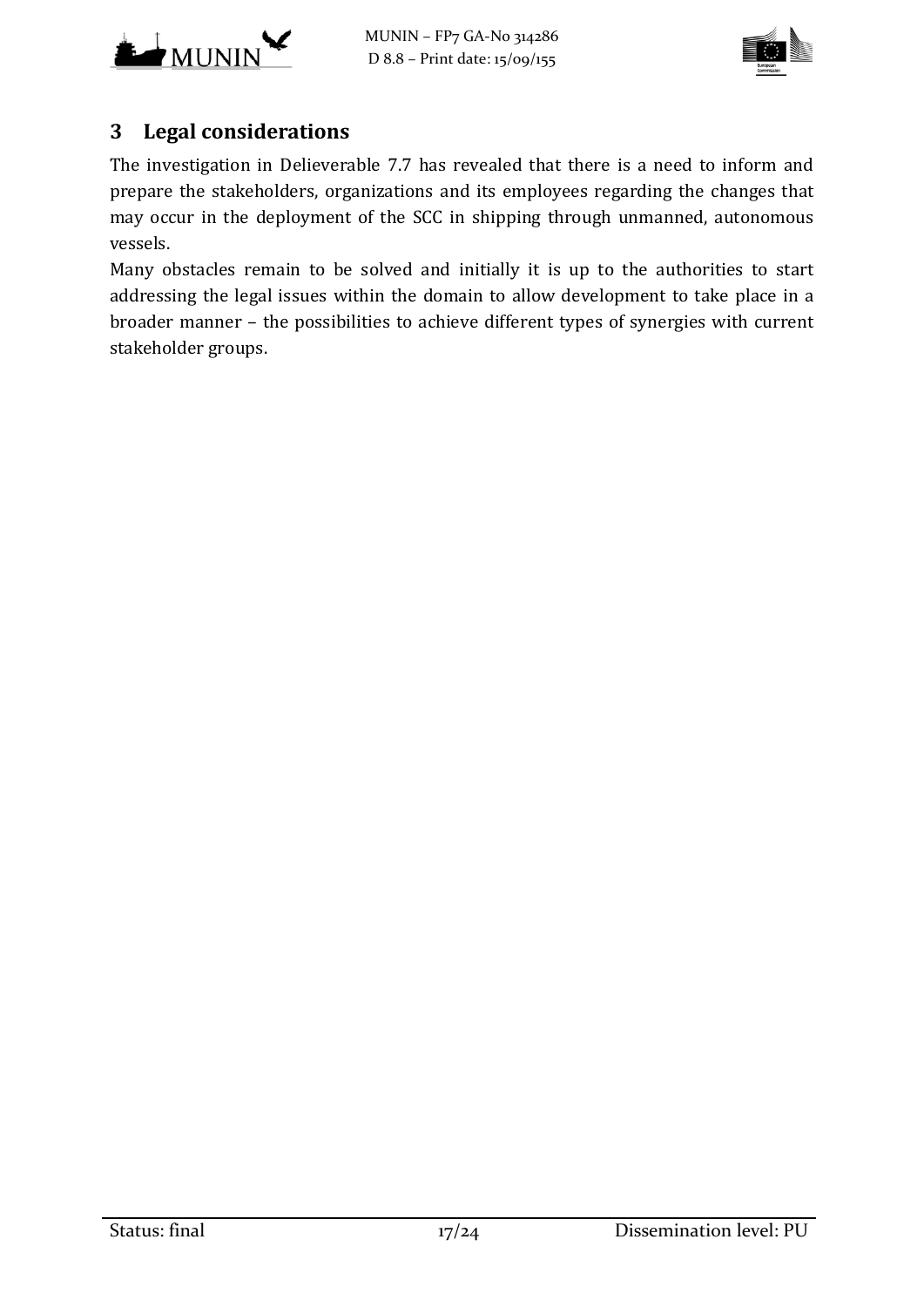



# **4 Test results**

#### **4.1 Shore Control Centre**

| <b>Testing</b>                                                                                                                                                                                                          |                                                                      |                                                                                        |  |
|-------------------------------------------------------------------------------------------------------------------------------------------------------------------------------------------------------------------------|----------------------------------------------------------------------|----------------------------------------------------------------------------------------|--|
| <b>Sub-Hypothesis</b>                                                                                                                                                                                                   | <b>Test design</b>                                                   | <b>Result</b>                                                                          |  |
| Operators will have adequate control,<br>situation awareness and workload to<br>perform necessary actions to disembark<br>onboard control teams and set the ship in<br>autonomous execution under normal<br>conditions. | Scenario-based,<br>questionnaires,<br>post-<br>experiment debriefing | Not declined.                                                                          |  |
| One operator can monitor six ships with<br>adequate control, situation awareness<br>and workload even if two events occur at<br>the same time.                                                                          | Scenario-based,<br>questionnaires,<br>post-<br>experiment debriefing | Inconclusive<br>due to limited<br>analysis<br>data<br>(provisionally<br>not declined). |  |
| One operator will have enough time to<br>get into the loop with adequate situation<br>awareness for sudden direct control and<br>evasive maneuvers, at e.g. 4 NM target<br>distance.                                    | Scenario-based,<br>questionnaires,<br>post-<br>experiment debriefing | Not declined.                                                                          |  |
| Situation awareness, workload and time<br>to get into the loop are adequate for<br>solving the engine malfunction and to<br>change voyage plans.                                                                        | Scenario-based,<br>questionnaires,<br>post-<br>experiment debriefing | Not declined.                                                                          |  |
| Operator will have adequate control and<br>perform<br>situation<br>to<br>awareness<br>necessary actions to embark onboard<br>control team and prepare ship for manual<br>control under normal conditions.               | Scenario-based,<br>questionnaires,<br>post-<br>experiment debriefing | Not declined.                                                                          |  |
| <b>TRL-Status of HMI SCC</b>                                                                                                                                                                                            | TRL <sub>3</sub>                                                     |                                                                                        |  |
| <b>Closing remark</b>                                                                                                                                                                                                   |                                                                      |                                                                                        |  |
| Although some technical limitations (some software modules were not fully developed<br>or implemented during the testing periods) in the test system might have impacted                                                |                                                                      |                                                                                        |  |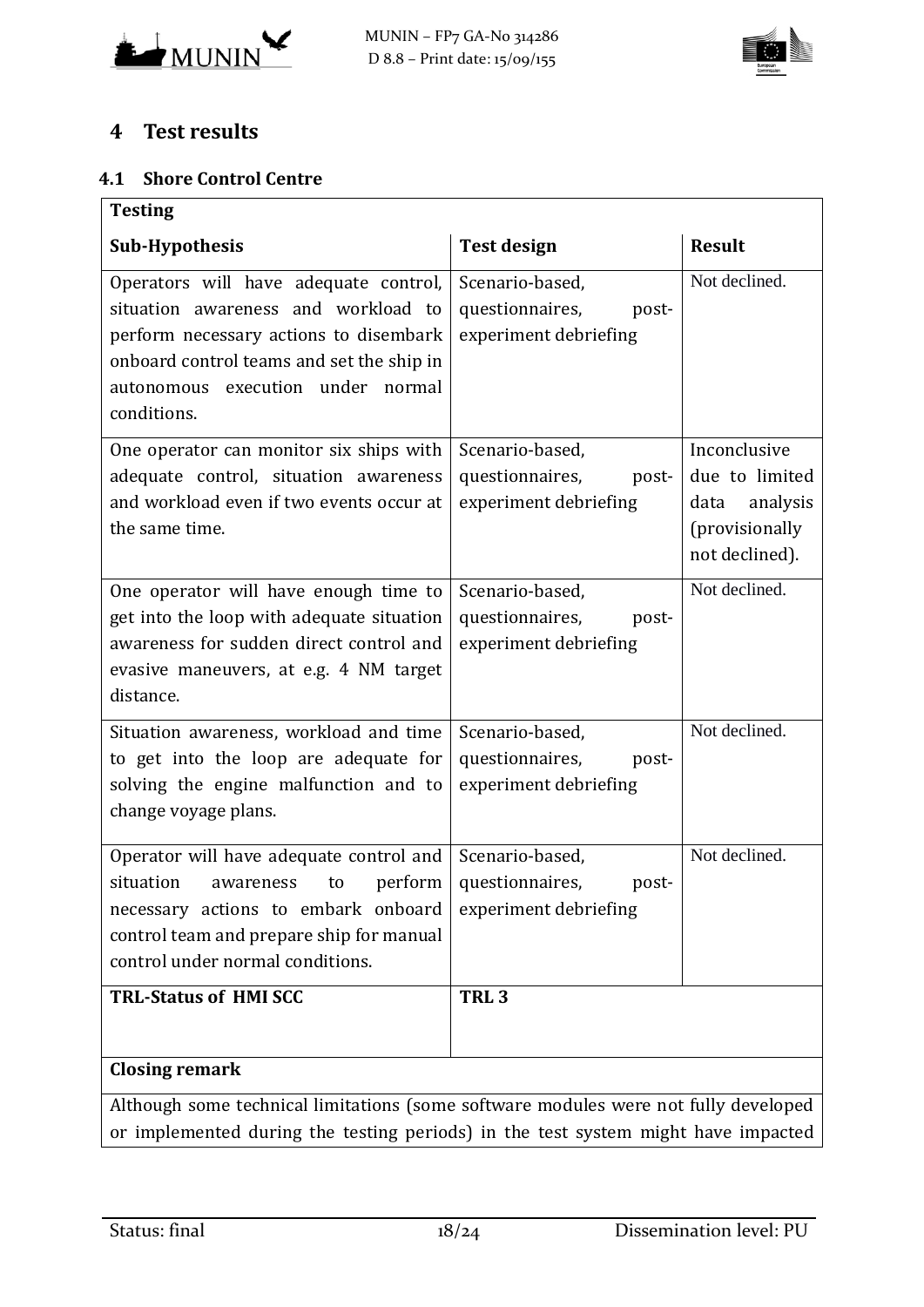



upon operator/team performance and decision-making, researchers within the project remain confident that the HMI implemented within the SCC contributed to the necessary attainment of situation awareness and allowed SCC members to achieve a workload and task performance that allowed safe monitoring of six autonomous, unmanned vessels. In general, all proposed directional hypotheses confirm these observations.

In the tests completed at Chalmers (May 19 -21 2015) participants' evaluations of the dynamic situations over ten dimensions were collected and calculated. The following [Figure 6](#page-18-0) reveals some significant preliminary results from the test. The highest score is on the evaluation of the concentration while the lowest is on the judgment of the variable factors in the scenarios. In general, the participants performed well in solving the parallel tasks. However, results also suggest that when attending to parellel events increased attentional demand was required by the operators even though they believed there were not "too" many disturbing factors within the scenario. The qualitative debriefing confirmed the quantitive data that generally with their navigational experience in real life, the participants evoked reasonable strategies to prioritize their tasks, to reduce the complexity because of the parallel events and try to make the situation manageable. "Familarity" scored relatively high, demonstrating perhaps the participants' ability to quickly learn how to monitor and respond to the emerging alarms in within the presented scenarios. This suggests that parallel processing demands allowed for obtaining situation awareness and controlling of the situation. However, it may not eliminate all risk of overloading an operator in more complex events. Further testing examining increase strain, bottlenecking, cognitive tunnelling and biases due to the highly automated environment is required. Future work is needed to investigate how an opeartor's parallel processing capabilities are related to the training, stressors, working protocols/regulations in the SCC as well as how HMI can support operators to ease the produres and reduce complexities with its decision support capabilities.



<span id="page-18-0"></span>**Figure 6:** Results from Situation Awareness Rating Questionnaire /16/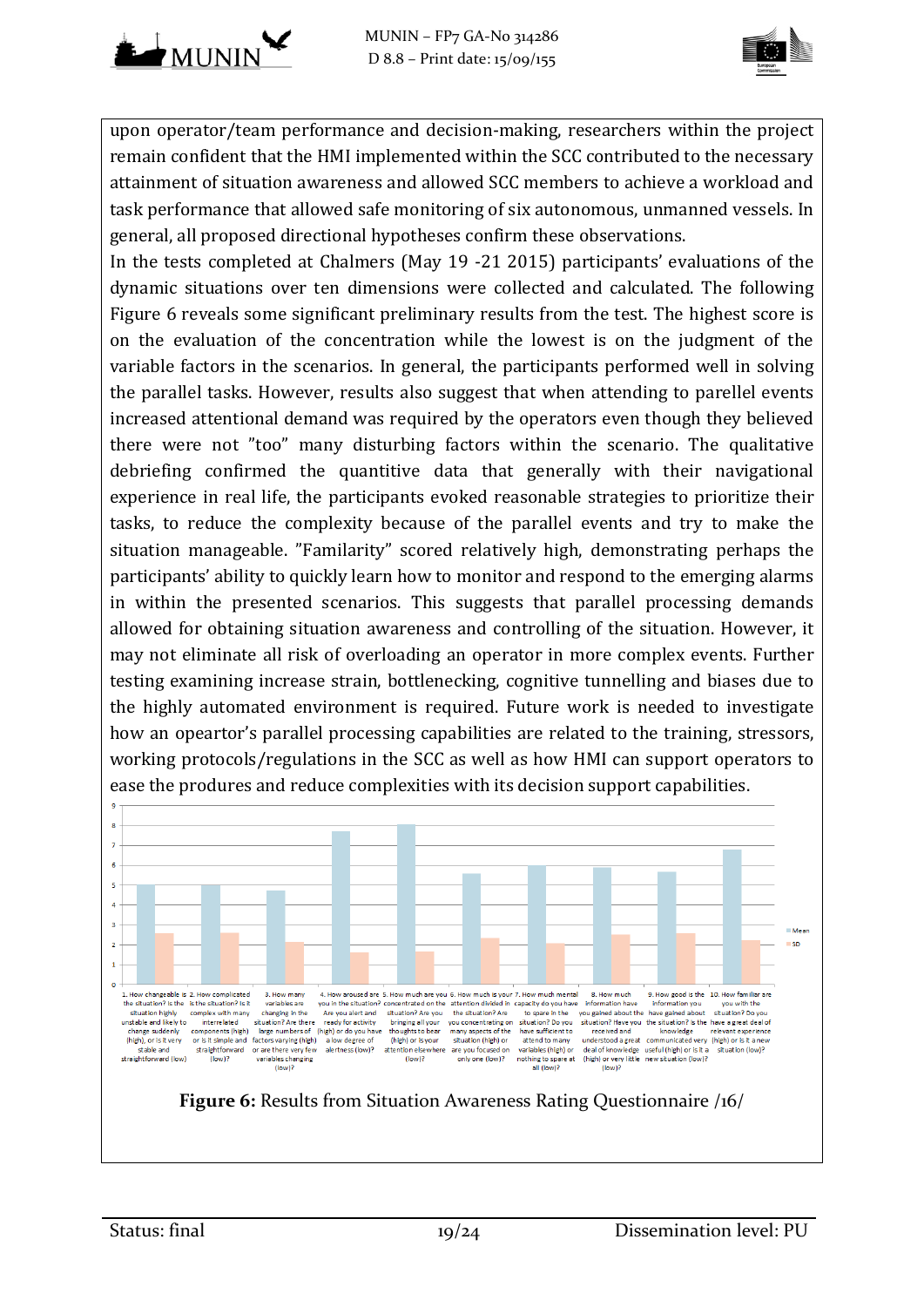



The findings from all these tests suggest that the SCC prototype is a typical application within an exceedingly complex distributed automated systems, which should not only organize the technology around the human's needs when they are not "situated", but also focus on how different parts of system could work as a whole in the context from a genuine system perspective.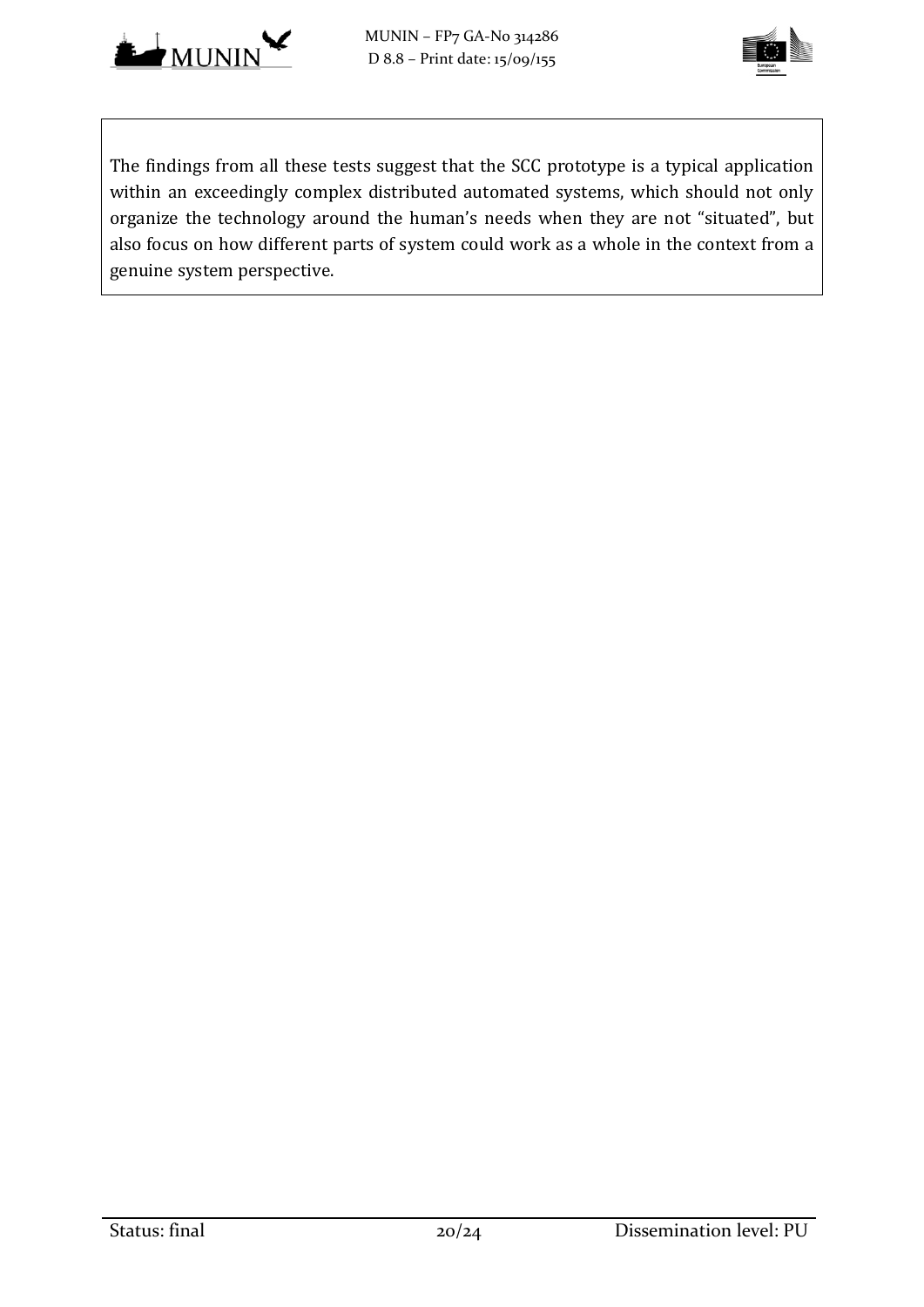



#### **4.2 Remote Maneuvering Support System**

| <b>Testing</b>                                    |                                          |               |
|---------------------------------------------------|------------------------------------------|---------------|
| <b>Sub-Hypothesis</b>                             | <b>Test design</b>                       | <b>Result</b> |
| of the<br>Remote<br>By<br>use                     | Show manual remote control of ship       | declined      |
| Manoeuvring Support System,                       | when doing precise manoeuvres, e.g.      |               |
| the operator in the Shore                         | for crew pick-up:                        |               |
| Control Centre's situation                        | Measure<br>need<br>for                   |               |
| room can foresee the vessels                      | communication.                           |               |
| track and the system assists                      | Manoeuvre<br>pre-<br>$\circ$             |               |
| for safe, efficient and exact                     | planning for upcoming                    |               |
| manoeuvring (with 2 seconds)                      | river approach                           |               |
| satellite<br>latency<br>$\mathbf{2}$<br>$\Box$ ). | Situation handling<br>in<br>$\circ$      |               |
| Furthermore, pre-planned                          | confined waters                          |               |
| manoeuvre plans serve as a                        | Drop anchor for crew<br>$\circ$          |               |
| basis for complex combined                        | embarkation                              |               |
| unknown<br>in<br>manoeuvres                       | Measurements and objectives              |               |
| vicinity.                                         | Feasibility<br>$\circ$                   |               |
|                                                   | demonstration                            |               |
|                                                   | Latency investigation<br>on              |               |
|                                                   | manoeuvring with data delay <sup>3</sup> |               |
|                                                   |                                          |               |
| <b>TRL-Status of RMSS</b>                         | TRL <sub>3</sub>                         |               |

#### **Closing remark**

Fast Time Simulation based predictions of the RMSS supports planning, conduction and monitoring of safe and efficient steering of unmanned ships. Successful tests were demonstrated with experienced navigators. It is assumed that presently existing manoeuvring experience may reduce corresponding to the introduction of autonmous shipping in practice. The hypothesis was declined mainly due to the fact that the operators did not get proper familiarization with the ship's manoeuvring capabilities and limited functions provided by the RMSS. The RMSS could include more straightforward and user-centric simulation techniques to develop a 3D simulation environment to mediate the operator's sense of being there onboard for safety and efficiency improvement of the whole system.

<span id="page-20-0"></span>i<br>I <sup>2</sup> This latency issue is not addressed within this scenario but will be evaluated out of the project

<span id="page-20-1"></span><sup>&</sup>lt;sup>3</sup> There is a natural delay of approx. 2 seconds when remotely steering the simulated vessel due to the on Hz update rate of prototypes and simulation process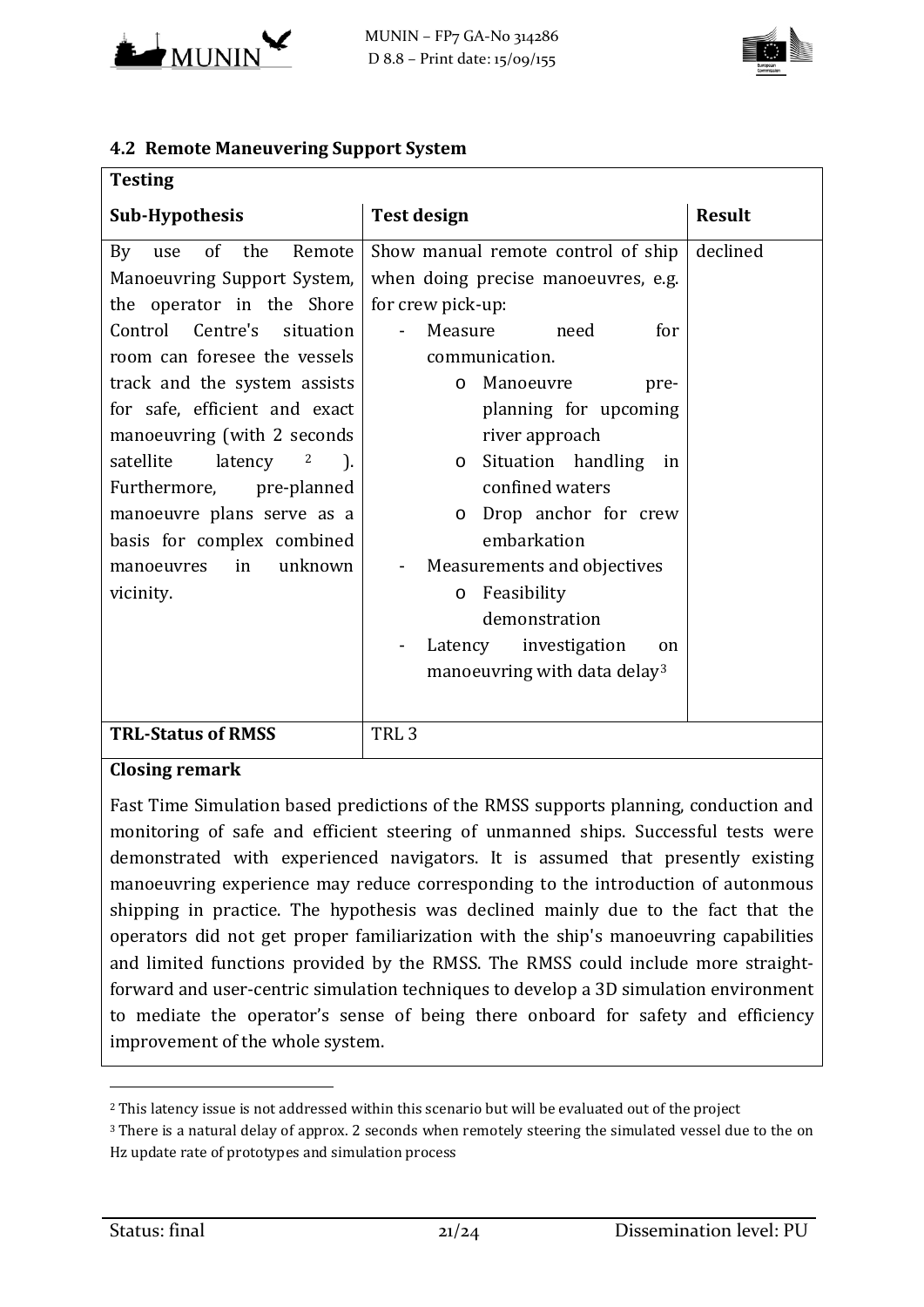



# **5 Outlook**

The main hypothesis regarding the successful implementation of the HMI within the SCC was that "*the Shore Control Centre operator will be able to monitor and control six unmanned vessels at the same time*". In order to address this hypothesis and a subsequent series of sub-hypotheses, a series of quasi-experimental data collection sessions were undertaken. This evaluation methodology was chosen to test proof of concept from the perspective of usability, acceptability and cognitive performance of the SCC operators based on their behaviors during the trials. In general the supervisory monitoring system in the SCC provided the essential information to support the SCC operator to monitor and control unmanned ships under various scenarios. The operator had to get ¨into-the-loop¨ through obtaining and maintaining situation awareness with a complex socio-technical system. The findings from these tests suggest that the SCC prototype is a typical application of exceedingly complex distributed automated systems, which should not only organize the technology around the human's needs when they are not "situated", but also focus on how different parts of system could work as a whole in the context from a genuine system perspective. Although it remains uncertain about how technologies supporting autonomous, unmanned vessels will emerge, it is clear that a user-centred design will be critical to develop the shore support systems necessary for safe passage of these vessels.

The remote maneuvring support system tests were not fully satisfactory but it is partially because it takes time for the operators to get familiar with the remote maneuvring sytem, while the system itself in the future could integrated with more 3D simulation technologies to mediate the operator's sense of being there onboard for the improvement of the whole system performance.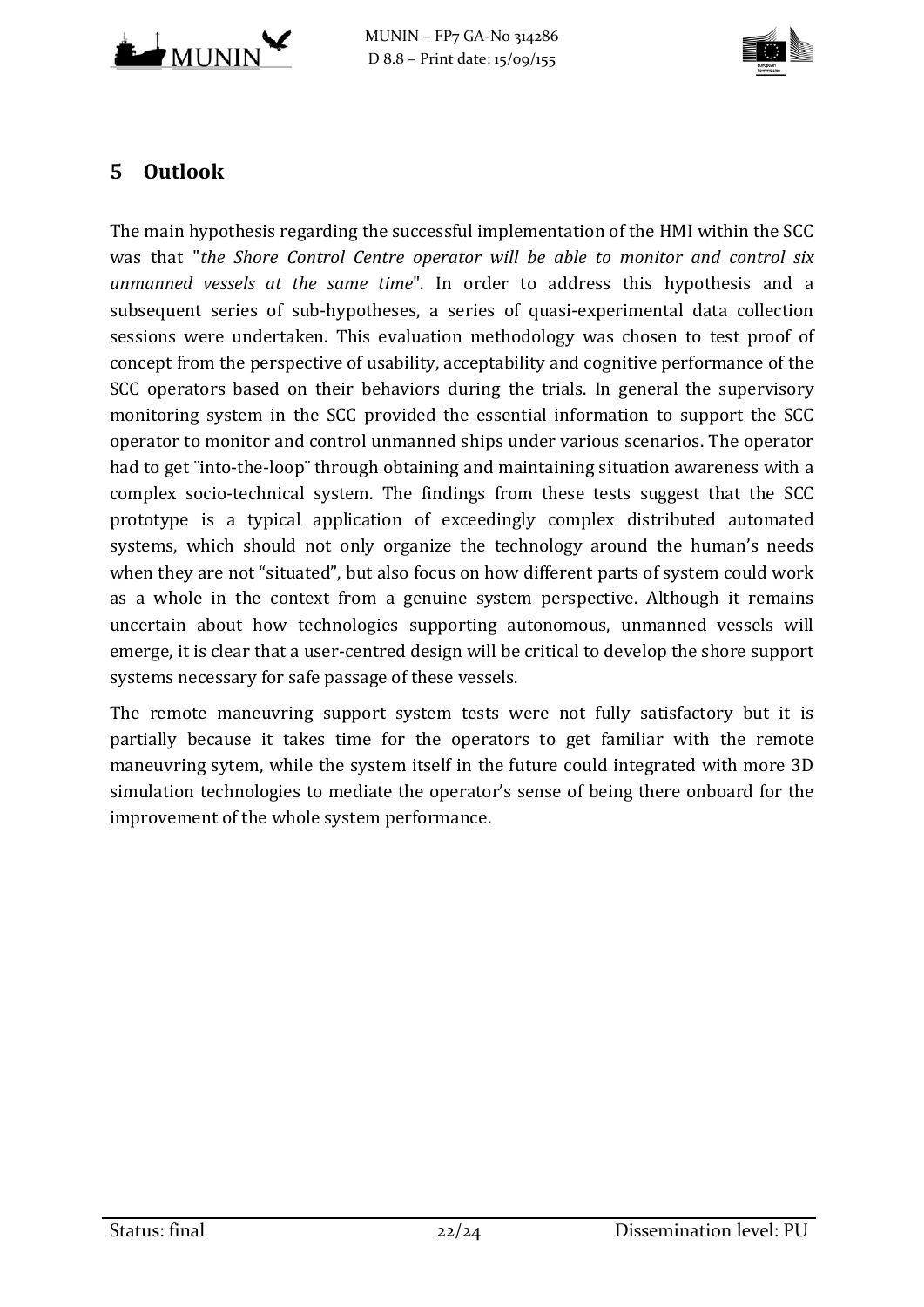



## **6 References**

- /1/ **Man, Yemao, Porathe, Thomas and MacKinnon, Scott.** *MUNIN D7.5: HMI layout for SOC*. 2014.
- /2/ **Porathe, Thomas, Costa, Nicole and Tjora, Åsmund**. *MUNIN D7.4: Organizational layout of SOC*. 2014.
- /3/ **Porathe, Thomas and Man, Yemao.** *MUNIN D7.3: Technical layout of SOC*. 2013.
- /4/ **Endsley, Mica**. *"Toward a theory of situation awareness in dynamic systems", Human Factors, Vol 37, pp. 32–64*. 1995.
- /5/ **Endsley, Mica**. *"Situation awareness misconceptions and misunderstanding", Journal of Cognitive Engineering and Decision Making, Vol 9 (1), pp. 4-32*. 2015.
- /6/ **Bainbridge, Lisanne**. *"Ironies of automation", Automatica, Vol 19 (6), pp. 775-779.* 1983.
- /7/ **Wilson, John and Rajan, Jane.** *Human-machine interfaces for systems control. In J. R. Wilson & E. N. Corlett (Eds.), Evaluation of human work: a practical ergonomics methodology. (pp. 357-405).* London: Taylor & Francis. 1995.
- /8/ **Young, Mark, Brookhuis, Karel, Wickens, Christopher and Hancock, Peter.** *State of science: mental workload in ergonomics. Ergonomics, 58(1), 1-17. doi: 10.1080/00140139.2014.956151.* 2014.
- /9/ **MacKinnon, Scott, Man, Yemao, Lundh, Monica and Porathe, Thomas.** *Command and control of unmanned vessels: keeping shore based operators in-theloop.* 18th International Conference on Ships and Shipping Research, Lecco, Italy, June 24-26, 2015.
- /10/ **Man, Yemao, Porathe, Thomas and MacKinnon, Scott**. *From desk to field human factor issues in remote monitoring and controlling of autonomous unmanned vessels*. 6th International Conference on Applied Human Factors and Ergonomics and the Affiliated Conferences, Las Vegas, Nevada, USA, July 26–30, 2015.
- /11/ **Krüger, C.-M. and Baldauf, M.** 2014. *MUNIN D8.1 Test environment set-up description*. Wismar University, Department of Maritime Studies, Warnemünde, Germany.
- /12/ **Krüger, C.-M. and Baldauf, M.** 2014. *MUNIN D8.1 Test environment set-up description*. Wismar University, Department of Maritime Studies, Warnemünde, Germany.
- /13/ **Krüger, C.-M. and Baldauf, M.** 2015. *MUNIN D8.4 Simulation Test Report for First Round*. Wismar University, Department of Maritime Studies, Warnemünde, Germany.
- /14/ **Krüger, C.-M. and Baldauf, M.** 2015. *MUNIN D8.4 Simulation Test Report for First Round*. Wismar University, Department of Maritime Studies, Warnemünde, Germany.
- /15/ **Krüger, C.-M. and Benedict, K.** 2014. *MUNIN D5.5 Support system for remote manoeuvring concept*. Wismar University, Department of Maritime Studies, Warnemünde, Germany.